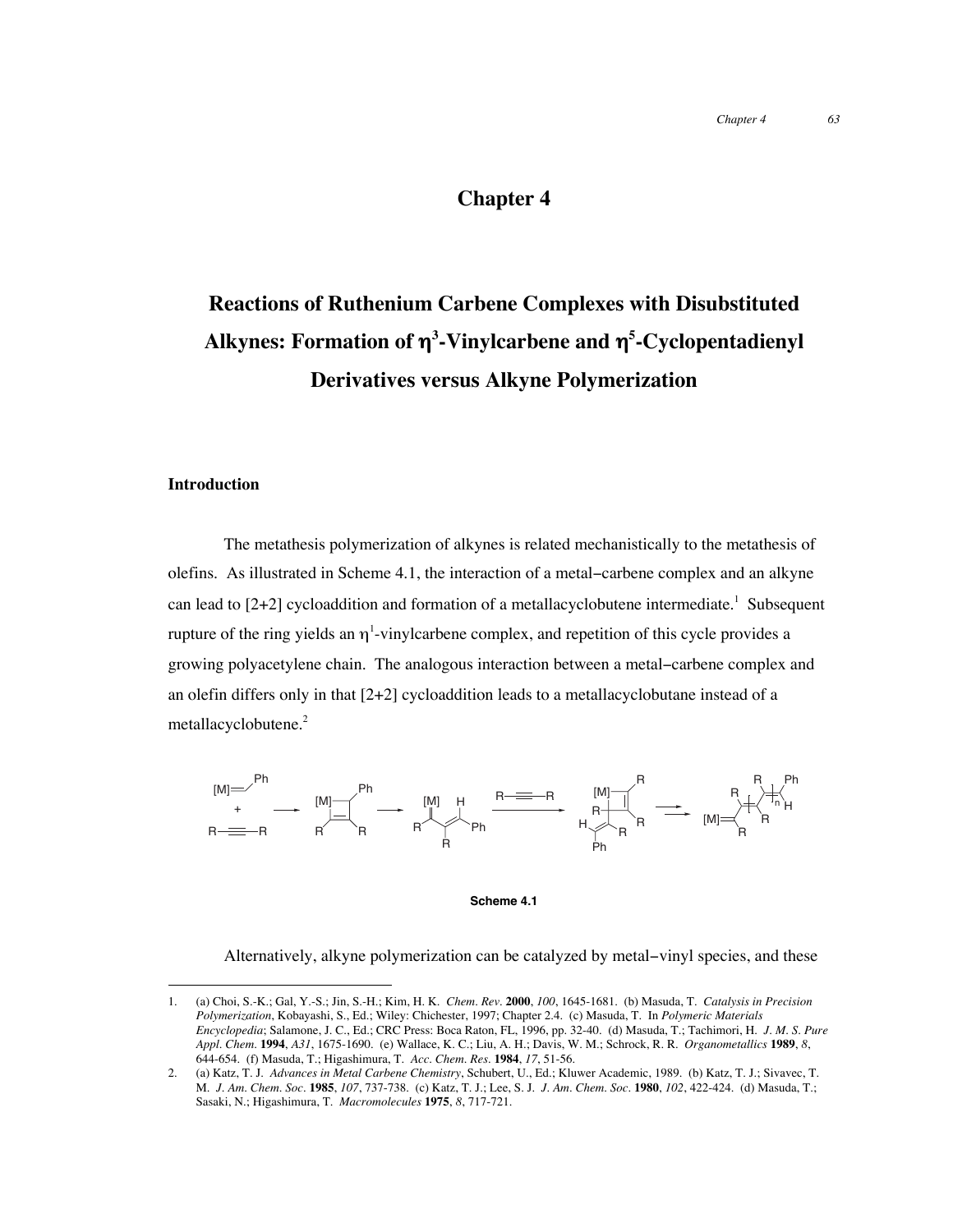reactions provide the same polyacetylene products as those catalyzed by metal−carbenes. However, these two cases are mechanistically distinct; propagation via a metal−vinyl intermediate occurs by insertion of the alkyne into the metal–carbon bond.<sup>3</sup> A similar situation exists for enyne metathesis, which can proceed through a metal−carbene catalyzed pathway via alternating metallacyclobutene and -cyclobutane intermediates,<sup>2,4</sup> or by an oxidative cyclization– reductive elimination−ring opening sequence.5

The conjugated materials produced by alkyne polymerization have unique electrical, optical, and gas permeability properties with many potential applications.<sup>1,3</sup> Therefore, an important goal is to develop synthetic routes to polyacetylenes that may provide access to new materials with desirable structures and characteristics. Although the ring-opening metathesis polymerization of cyclooctatetraene with ruthenium alkylidene catalysts is known to provide polyacetylene,<sup>6</sup> the polymerization of alkynes with these catalysts has been largely unexplored. There is a single report of 2-butyne polymerization with a bimetallic ruthenium alkylidene complex, but this reaction was not studied in detail.<sup>7</sup>

In fact, there are very few instances of alkyne polymerization mediated by well-defined metal−carbene complexes. The examples include the polymerization of 1-octyne with the arylimido molybdenum alkylidene complex  $(NAr)(OR)_2Mo=CHR$ ,<sup>8</sup> and the polymerization of 2butyne with the tantalum alkylidene complex (DIPP) $_3$ (py)Ta=CHR (DIPP = 2,6-diisopropylphenoxide).<sup>1e</sup> However, alkyne polymerization on a preparative scale is generally accomplished with ill-defined catalyst systems, such as  $TaCl<sub>5</sub>/Bu<sup>n</sup><sub>4</sub>Sn$ , which are more active than  $(NAr)(OR)_2Mo=CHR$  or  $(DIPP)_3(py)Ta=CHR$  in this reaction.<sup>1c</sup>

By analogy to olefin metathesis, the use of well-defined metal−carbene catalysts for alkyne polymerization should allow the properties of the initiator to be tuned in a systematic way, and thus provide better control over the course of the reaction and the polyacetylene products.

 <sup>3.</sup> (a) Kanki, K.; Misumi, Y.; Masuda, T. *Inorg. Chim. Acta* **<sup>2002</sup>**, *336*, 101-104. (b) Miyake, M.; Misumi, Y.; Masuda, T. *Macromolecules* **2000**, *33*, 6636-6639. (c) Misumi, Y.; Kanki, K.; Miyake, M.; Masuda, T. *Macromol. Chem. Phys.* **2000**, *201*, 2239-2244. (d) Kishimoto, Y.; Eckerle, P.; Miyatake, T.; Kainosho, M.; Ono, A.; Ikariya, T.; Noyori, R. *J. Am. Chem. Soc.* **1999**, *121*, 12035-12044. (e) Misumi, Y.; Masuda, T. *Macromolecules* **1998**, *31*, 7572-7573.

<sup>4.</sup> Examples: (a) Kitamura, T.; Mori, M. *Org. Lett.* **2001**, *3*, 1161-1163. (b) Renaud, J.; Graf, C.-D.; Oberer, L. *Angew. Chem., Int. Ed.* **2000**, *39*, 3101-3104. (c) Mori, M. In *Alkene Metathesis in Organic Synthesis*, Fürstner, A., Ed.; Springer: Berlin, 1998; pp. 133-154. (d) Kinoshita, A.; Sakakibara, N.; Mori, M. *J. Am. Chem. Soc.* **1997**, *119*, 12388-12389. (e) Zuercher, W. J.; Hashimoto, M.; Grubbs, R. H. *J. Am. Chem. Soc.* **1996**, *118*, 6634-6640.

<sup>5.</sup> (a) Aubert, C.; Buisine, O.; Malacria, M. *Chem. Rev.* **2002**, *102*, 813-834. (b) Chatani, N.; Furukawa, N.; Sakurai, H.; Murai, S. *Organometallics* **1996**, *15*, 901-903. (c) Trost, B. M.; Kanai, M.; Hoogsteen, K. *J. Am. Chem. Soc.* **1993**, *115*, 5294-5295. (d) Trost, B. M.; Tonoury, G. J. *J. Am. Chem. Soc.* **1988**, *110*, 1636-1638.

<sup>6.</sup> (a) Scherman, O. A.; Grubbs, R. H. *Synth. Met.* **2001**, *124*, 431-438. (b) Klavetter, F. L.; Grubbs, R. H. *Synth. Met.* **1989**, *28*, D99-D104.

<sup>7.</sup> Dias, E. L.; Grubbs, R. H. *Organometallics* **1998**, *17*, 2758-2767.

<sup>8.</sup> Koltzenburg, S.; Eder, E.; Stelzer, F.; Nuyken, O. *Macromolecules* **1999**, *32*, 21-26.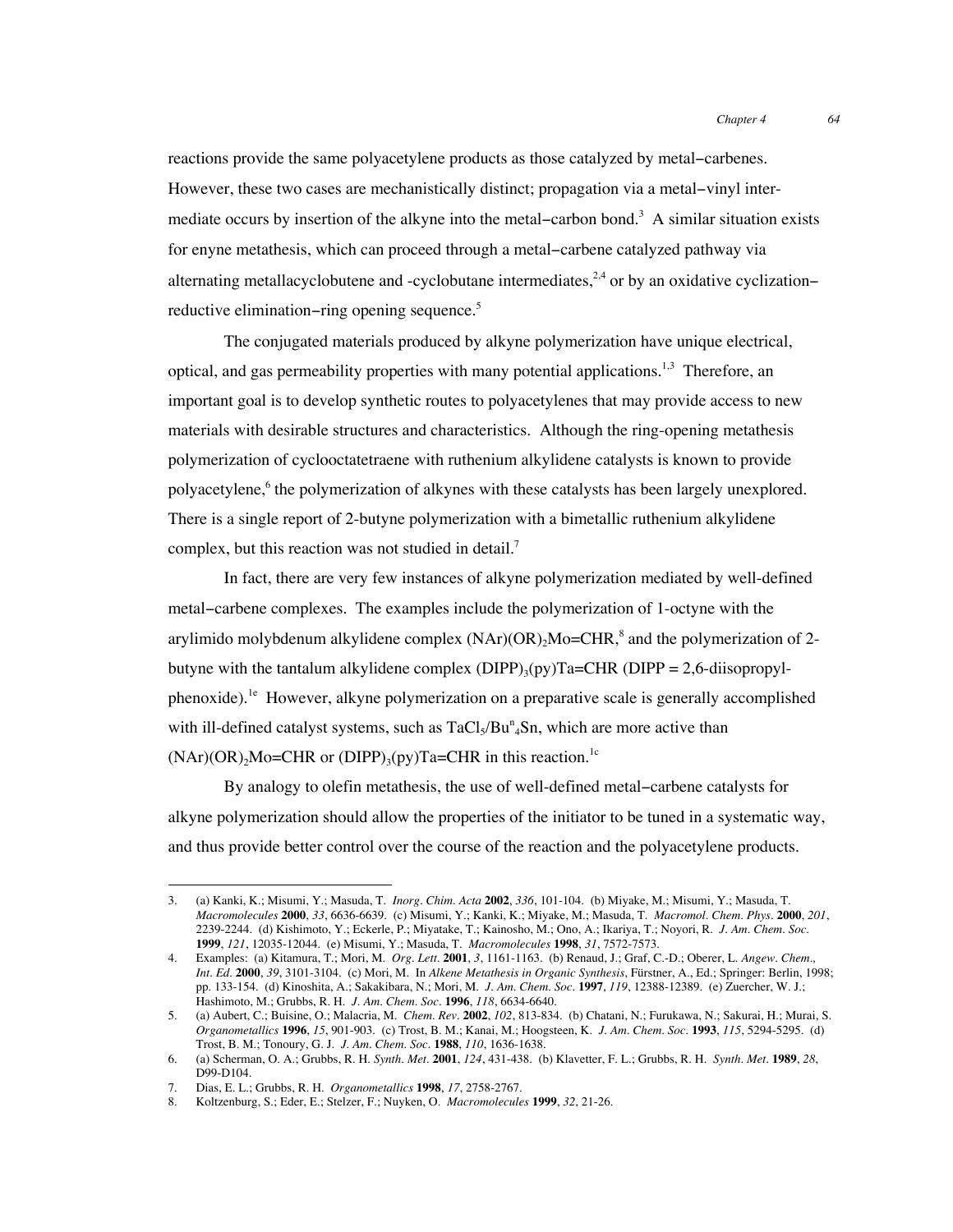For these reasons, the purpose of this study was to examine the alkyne polymerization activity of two ruthenium alkylidene complexes, namely  $(PCy_3)_2(Cl)_2Ru=CHPh (4.1)^9$  and  $(H_2Mes)(PCy_3)(Cl)_2Ru=CHPh (4.2; H_2Mes = 1,3-dimensionaliani-2-ylidene).<sup>10</sup>$ 



#### **Results and Discussion**

**Alkyne polymerization.11** As shown in Table 4.1, the polymerization of a variety of terminal and disubstituted alkynes was tested with **4.1** and **4.2**. The results were disappointing. Very little or no polymer was obtained from 4-octyne,  $(p$ -Bu<sup>n</sup>C<sub>6</sub>H<sub>4</sub>)C≡C $(p$ -Bu<sup>n</sup>C<sub>6</sub>H<sub>4</sub>),  $(p-Bu<sup>n</sup>O<sub>2</sub>CC<sub>6</sub>H<sub>4</sub>)C \equiv C(p-Bu<sup>n</sup>O<sub>2</sub>CC<sub>6</sub>H<sub>4</sub>), phenylacetylene, or 1-hexyne, and the small amount of$ 

| monomer                                                                                                                                    | catalyst | t(h) | T (°C) | % yield  | M,   |
|--------------------------------------------------------------------------------------------------------------------------------------------|----------|------|--------|----------|------|
| diphenylacetylene                                                                                                                          | 4.1      | 24   | 80     | 67       |      |
| diphenylacetylene                                                                                                                          | 4.2      | 24   | 80     | 50       |      |
| 4-octyne                                                                                                                                   | 4.1      | 24   | 80     | 0        |      |
| 4-octyne                                                                                                                                   | 4.2      | 24   | 80     | 0        |      |
| $(p-\text{Bu}^n\text{C}_{6}\text{H}_{4})\text{C}=\text{C}(p-\text{Bu}^n\text{C}_{6}\text{H}_{4})$                                          | 4.1      | 24   | 80     | 0        |      |
| $(p$ -Bu <sup>n</sup> C <sub>6</sub> H <sub>4</sub> )C=C(p-Bu <sup>n</sup> C <sub>6</sub> H <sub>4</sub> )                                 | 4.2      | 24   | 80     | 0        |      |
| $(p-\text{Bu}^n\text{C}_{6}\text{H}_{4})\text{C}=\text{C}(p-\text{Bu}^n\text{C}_{6}\text{H}_{4})$                                          | 4.1      | 12   | 150    | 15       | 840  |
| $(p-\text{Bu}^n\text{C}_{6}\text{H}_{4})\text{C}=\text{C}(p-\text{Bu}^n\text{C}_{6}\text{H}_{4})$                                          | 4.2      | 12   | 150    | 16       | 890  |
| $(p$ -Bu <sup>n</sup> O <sub>2</sub> CC <sub>6</sub> H <sub>4</sub> )C=C(p-Bu <sup>n</sup> O <sub>2</sub> CC <sub>6</sub> H <sub>4</sub> ) | 4.1      | 12   | 150    | 0        |      |
| $(p$ -Bu <sup>n</sup> O <sub>2</sub> CC <sub>6</sub> H <sub>4</sub> )C=C(p-Bu <sup>n</sup> O <sub>2</sub> CC <sub>6</sub> H <sub>4</sub> ) | 4.2      | 12   | 150    | 5        | 2400 |
| phenylacetylene                                                                                                                            | 4.1      | 24   | 80     | 3        | 500  |
| phenylacetylene                                                                                                                            | 4.2      | 24   | 80     | 5        | 600  |
| 1-hexyne                                                                                                                                   | 4.1      | 24   | 80     | $\Omega$ |      |
| 1-hexyne                                                                                                                                   | 4.2      | 24   | 80     | 0        |      |

|  |  | Table 4.1: Alkyne polymerization results. |  |
|--|--|-------------------------------------------|--|
|--|--|-------------------------------------------|--|

 <sup>9.</sup> (a) Schwab, P.; Grubbs, R. H.; Ziller, J. W. *J. Am. Chem. Soc.* **<sup>1996</sup>**, *118*, 100-110. (b) Schwab, P.; France, M. B.; Ziller, J. W.; Grubbs, R. H. *Angew. Chem., Int. Ed. Engl.* **1995**, *34*, 2039-2041.

<sup>10.</sup> Scholl, M.; Ding, S.; Lee, C. W.; Grubbs, R. H. *Org. Lett.* **1999**, *1*, 953-956.

<sup>11.</sup> The experiments involving alkyne polymerizations were performed in collaboration with Prof. Toshido Masuda and Toshikazu Sakaguchi at Kyoto University, Japan.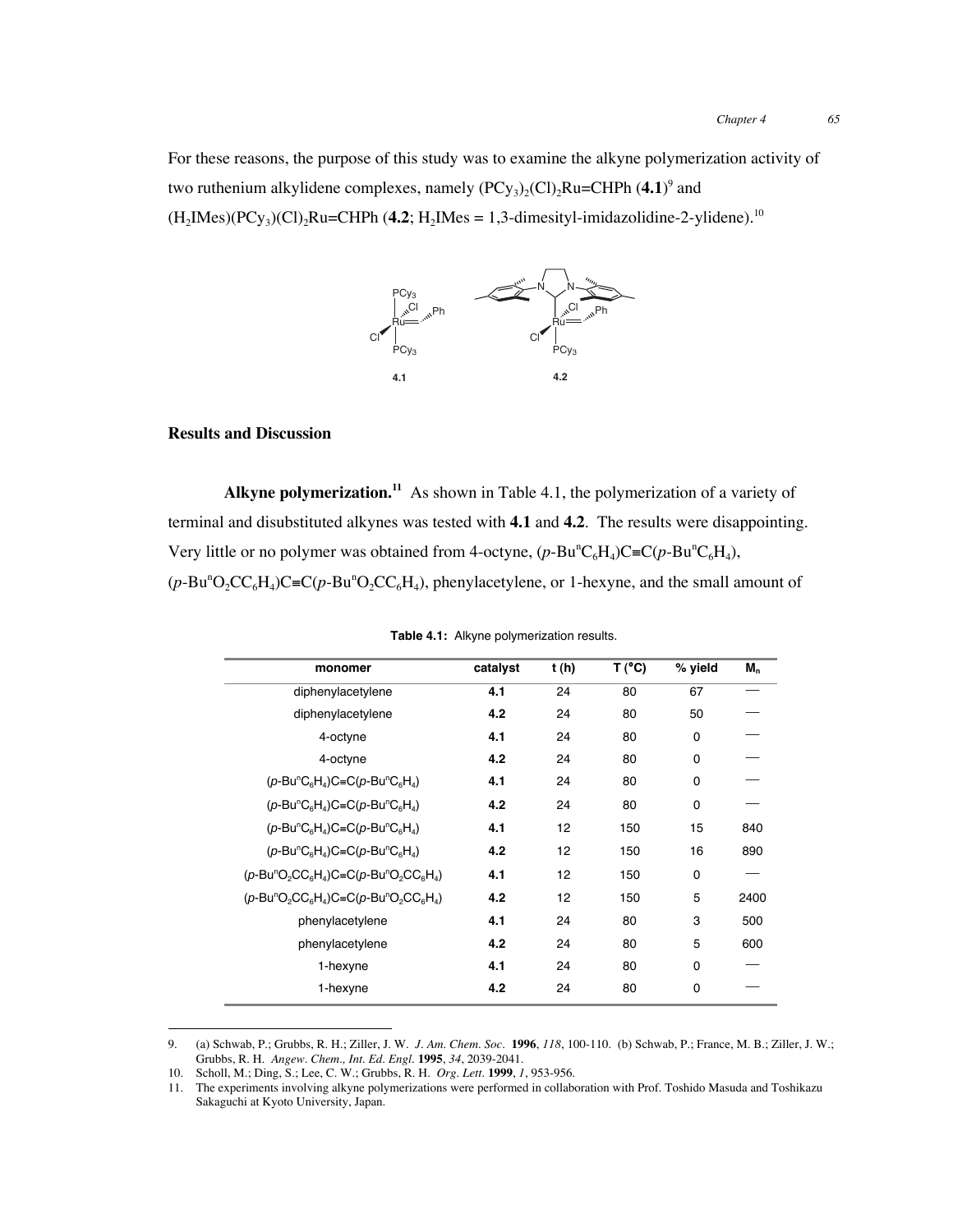*Chapter 4 66*

isolated material consisted of oligomers.

Curiously, the reactions of diphenylacetylene with **4.1** or **4.2** provided reasonable yields of polymer. This highly insoluble material appears to be poly(diphenylacetylene) by comparison of its IR spectrum with that reported in the literature.<sup>12</sup> It is not obvious why diphenylacetylene polymerizes and other *para*-substituted diphenylacetylenes do not, but the melt conditions of the reaction and insolubility of poly(diphenylacetylene) may contribute to its success.

These observations naturally lead to the question of why the polymerization of alkynes is not favored with complexes **4.1** and **4.2**. In the presence of terminal alkynes, it is likely that the ruthenium benzylidenes are transformed into vinylidene species [Ru]=C=CHPh, based on observations that  $(PCy_3)_2(Cl)$ <sub>2</sub>Ru=CH(CH<sub>3</sub>) and  $(PCy_3)_2(Cl)$ <sub>2</sub>Ru=CH(CH<sub>2</sub>Ph) react with phenylacetylene to yield  $(PC_{y_3})_2(C_1)$ <sub>2</sub>Ru=C=CHPh.<sup>13</sup> Ruthenium vinylidenes are known to be less efficient olefin metathesis initiators than ruthenium benzylidenes, and this trend may be responsible for the low alkyne polymerization activity as well. However, at the beginning of this study there was no precedent for reactions of ruthenium alkylidenes with disubstituted alkynes, so these cases were examined in greater detail to provide some insight into the polymerization problem.

**Formation of** η**<sup>3</sup> -vinylcarbene complexes.14** It quickly became apparent that **4.1** does not react with disubstituted alkynes, but that the more electron rich, N-heterocyclic carbene− coordinated derivative **4.2** does. For example, the reaction of **4.2** with an excess of diphenylacetylene cleanly affords the phosphine-free complex  $(H_2Mes)$ (Cl)<sub>2</sub>Ru[ $\eta$ <sup>3</sup>-(CHPh)(CPh)(CPh)]  $(4.3)$  (Scheme 4.2).<sup>15</sup>



**Scheme 4.2**

 <sup>12.</sup> Teraguchi, M.; Masuda, T. *Macromolecules* **<sup>2002</sup>**, *35*, 1149-1151.

<sup>13.</sup> Wolf, J.; Stüer, W.; Grünwald, C.; Gevert, O.; Laubender, M.; Werner, H. *Eur. J. Inorg. Chem.* **1998**, 1827-1834.

<sup>14.</sup> These results have been published. Trnka, T. M.; Day, M. W.; Grubbs, R. H. *Organometallics* **2001**, *20*, 3845-3847.

<sup>15.</sup> Alternatively, **4.3** can be synthesized by the addition of diphenylacetylene to the bis(pyridine) benzylidene derivative  $(H<sub>2</sub>IMes)(py)<sub>2</sub>(Cl)<sub>2</sub>Ru=CHPh.$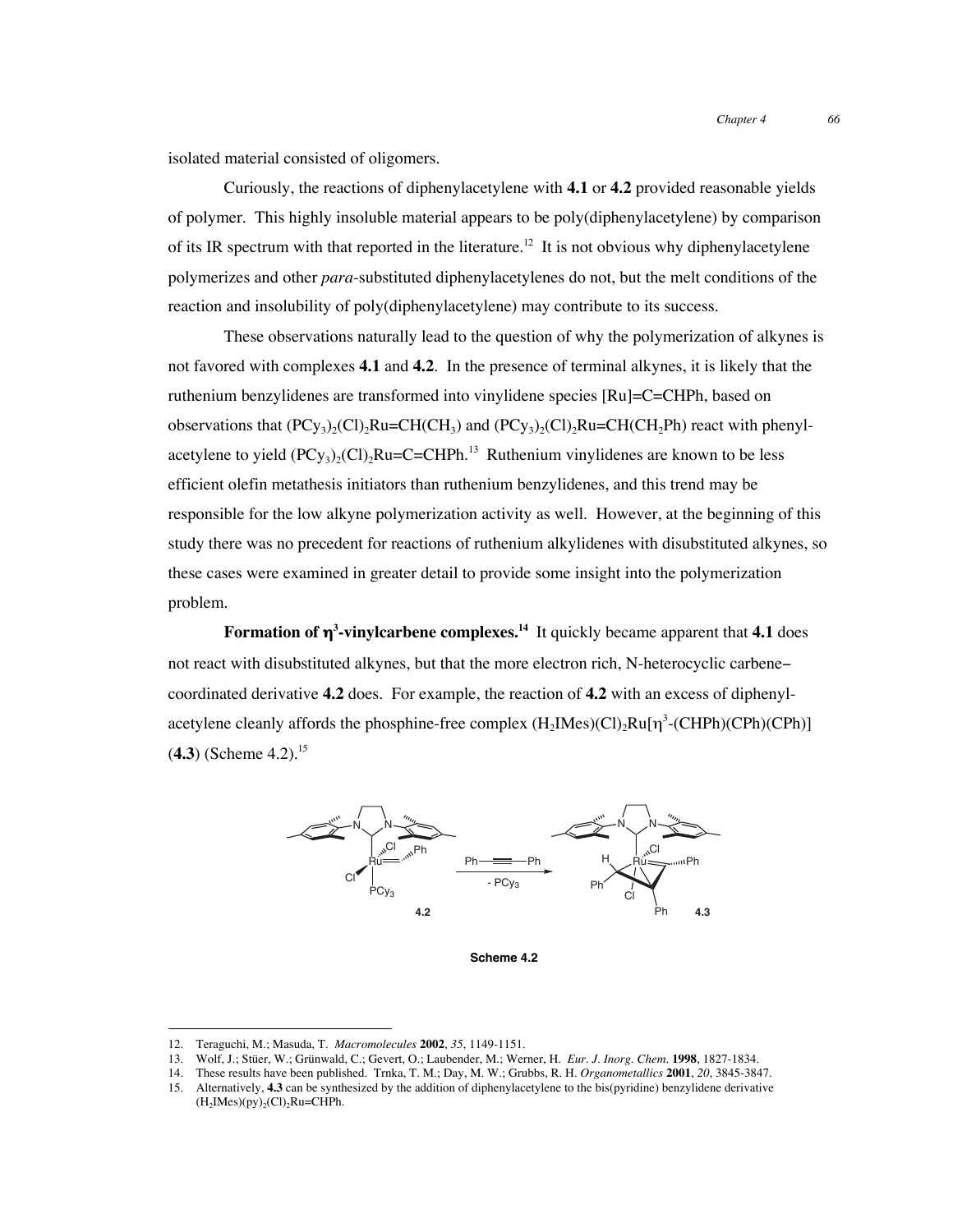By <sup>1</sup> H NMR, **4.3** displays a diagnostic signal at δ 4.78 for C*H*Ph, a higher field resonance than typically exhibited by unbound vinyl fragments.<sup>16</sup> The  $\eta^3$ -vinylcarbene moiety is characterized by a 13C{1 H} NMR signal at δ 285 for the alkylidene carbon (Ru=*C*Ph), which is diagnostic for ruthenium alkylidenes of this type, and vinyl resonances at  $\delta$  67.87 (*C*HPhCPhCPh) and 91.67 (CHPh*C*PhCPh). These vinyl signals also appear at higher field than unbound vinyl fragments in either organic molecules or  $\eta$ <sup>1</sup>-vinylcarbene complexes.<sup>17</sup> There is no NMR evidence for dissociation of the vinyl group from the metal center at up to  $130^{\circ}$ C.<sup>18</sup> The mesityl groups of the  $H_2$ IMes ligand are characterized by six methyl resonances in both the  ${}^{1}H$ and  ${}^{13}C[{^1}H]$  NMR, as well as four distinct meta protons, which is consistent with an asymmetric environment around the metal center and restricted rotation about the N-heterocyclic carbene− ruthenium bond. The aromatic region in the <sup>1</sup>H NMR spectrum of 4.3 contains several broad resonances at room temperature that decoalesce upon cooling to −45°C. This dynamic behavior is caused by rotation around one or more of the carbon−phenyl bonds.

The crystal structure of **4.3** (Figure 4.1) reveals several interesting features. Most surprisingly, the chlorides are in a cis configuration, with Cl(2) now situated trans to the Nheterocyclic carbene. This position is usually occupied by a phosphine or other donor ligand in  $L_2X_2Ru=CHR$  complexes. The other chloride, Cl(1), is located trans to the RuCHPh group, leaving the site trans to the  $Ru=C(3)$  bond vacant. In addition to the overall distorted square pyramidal geometry of the complex, the mesityl groups of the  $H_2$ IMes ligand are twisted with respect to each other by approximately 30°.

Selected bond lengths and angles for two x-ray structures of **4.3** (one with three molecules of co-crystallized methylene chloride) are presented in Table 4.2. The ruthenium− alkylidene [Ru=C(3)] bond length of 1.834(2)  $\AA$  is comparable to  $d(Ru=C)$  values in related complexes, such as  $(H_2Mes)(PCv_3)(Cl)_2Ru=CHPh [1.837 \text{ Å}]^{19}$  and  $(IMes)(PCv_3)(Cl)_2Ru=CHPh$ [1.841(11) Å].<sup>20</sup> Whereas the Ru–C(2) distance of 2.233(2) Å is typical for a ruthenium–carbon

<sup>16.</sup> In comparison, the signals for the terminal protons of the η<sup>1</sup>-vinylcarbene complex (PCy<sub>3</sub>)<sub>2</sub>Cl<sub>2</sub>Ru=CH−CH=C*H*<sub>2</sub> appear at δ 6.25 and 6.01. See reference 9a.

<sup>17.</sup> For instance, the <sup>13</sup>C{<sup>1</sup>H} signals for (PCy<sub>3</sub>)<sub>2</sub>Cl<sub>2</sub>Ru=CH−*CH*<sub>2</sub> appear at δ 116 and 154. See reference 9a.

<sup>18.</sup> Dissociation of the vinyl group in [W(CPhCHCMe<sub>2</sub>)Br<sub>2</sub>(CO)<sub>2</sub>(4-picoline)] has been observed. Mayr, A.; Asaro, M. F.; Van Engen, D. In *Advances in Metal Carbene Chemistry*; Schubert, U., Ed.; Kluwer Academic: Dordrecht, The Netherlands, 1989; pp 167-169.

<sup>19.</sup> Sanford, M. S.; Henling, L. M.; Grubbs, R. H. **2000**, unpublished results.

<sup>20.</sup> Huang, J. K.; Stevens, E. D.; Nolan, S. P.; Petersen, J. L. *J. Am. Chem. Soc.* **1999**, *121*, 2674-2678.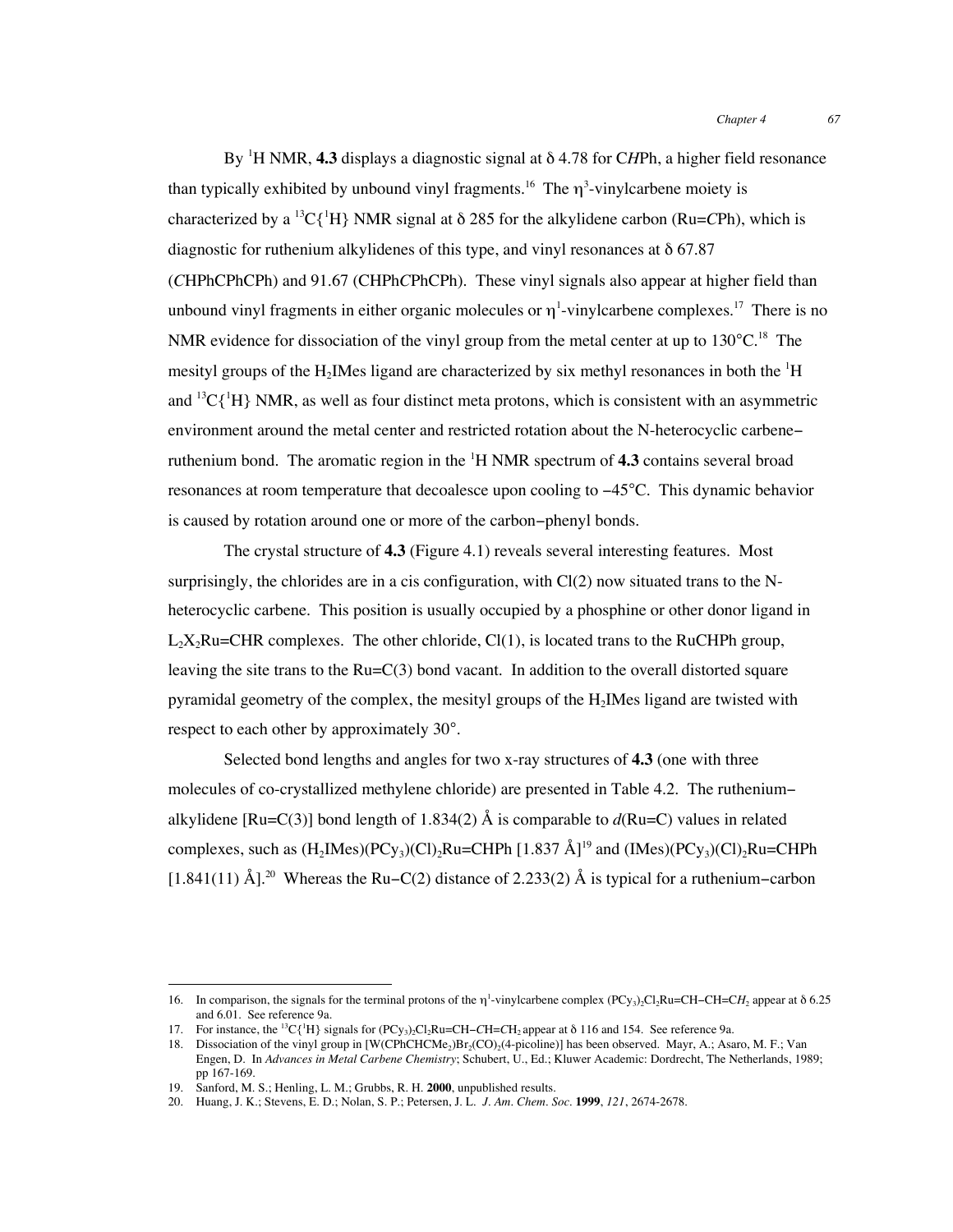single bond,<sup>21</sup> the Ru–C(1) distance of 2.345(2) Å is slightly longer but not unprecedented. Within the vinyl fragment, the C(1)–C(2) distance of 1.410(3) Å is consistent with a C=C double bond (~1.35 Å), and the C(2)−C(3) distance of 1.443(3) Å is consistent with a C−C single bond  $(\sim1.55 \text{ Å})$ .



**Figure 4.1:** Structure of  $(H_2 | Mes)(Cl)_2 Ru[\eta^3-(CHPh)(CPh)(CPh)]$  (4.3) (CCDC #177801). Displacement ellipsoids are drawn at 50% probability; H(1) is drawn at arbitrary scale.

|               | $4.3 \cdot 3$ CH <sub>2</sub> Cl <sub>2</sub> | 4.3      | $4.5 \cdot \text{CH}_2\text{Cl}_2$ |
|---------------|-----------------------------------------------|----------|------------------------------------|
| $Ru-C(1)$     | 2.356(4)                                      | 2.345(2) | 2.346(2)                           |
| $Ru-C(2)$     | 2.221(4)                                      | 2.233(2) | 2.210(2)                           |
| $Ru-C(3)$     | 1.838(4)                                      | 1.834(2) | 1.834(2)                           |
| $Ru-C(22)$    | 2.045(4)                                      | 2.043(2) | 2.042(2)                           |
| $Ru-CI(1)$    | 2.369(1)                                      | 2.348(1) | 2.367(1)                           |
| $Ru-CI(2)$    | 2.364(1)                                      | 2.369(1) | 2.359(1)                           |
| $C(1)-C(2)$   | 1.409(6)                                      | 1.410(3) | 1.399(3)                           |
| $C(2) - C(3)$ | 1.437(6)                                      | 1.443(3) | 1.451(3)                           |
| $C(1)-C(4)$   | 1.478(5)                                      | 1.473(3) | 1.468(3)                           |

**Table 4.2:** Comparison of selected bond distances (Å) and angles (deg) for (H2IMes)(Cl)2Ru[η<sup>3</sup> -(CHPh)(CPh)(CPh)] (**4.3**) and (H2IMes)(Cl)2Ru[η<sup>3</sup> -(CHPh)(CC≡CPh)(CPh)] (**4.5**).

 <sup>21.</sup> For example, *d*(Ru-C) for ruthenium-methyl complexes in the Cambridge Structural Database range from 2.09 to 2.24 Å. CSD Version 5.20. 3D Search and Research Using the Cambridge Structural Database, Allen, F. H.; Kennard, O. *Chem. Des. Automation News* **1993**, *8*, 1 and 31-37.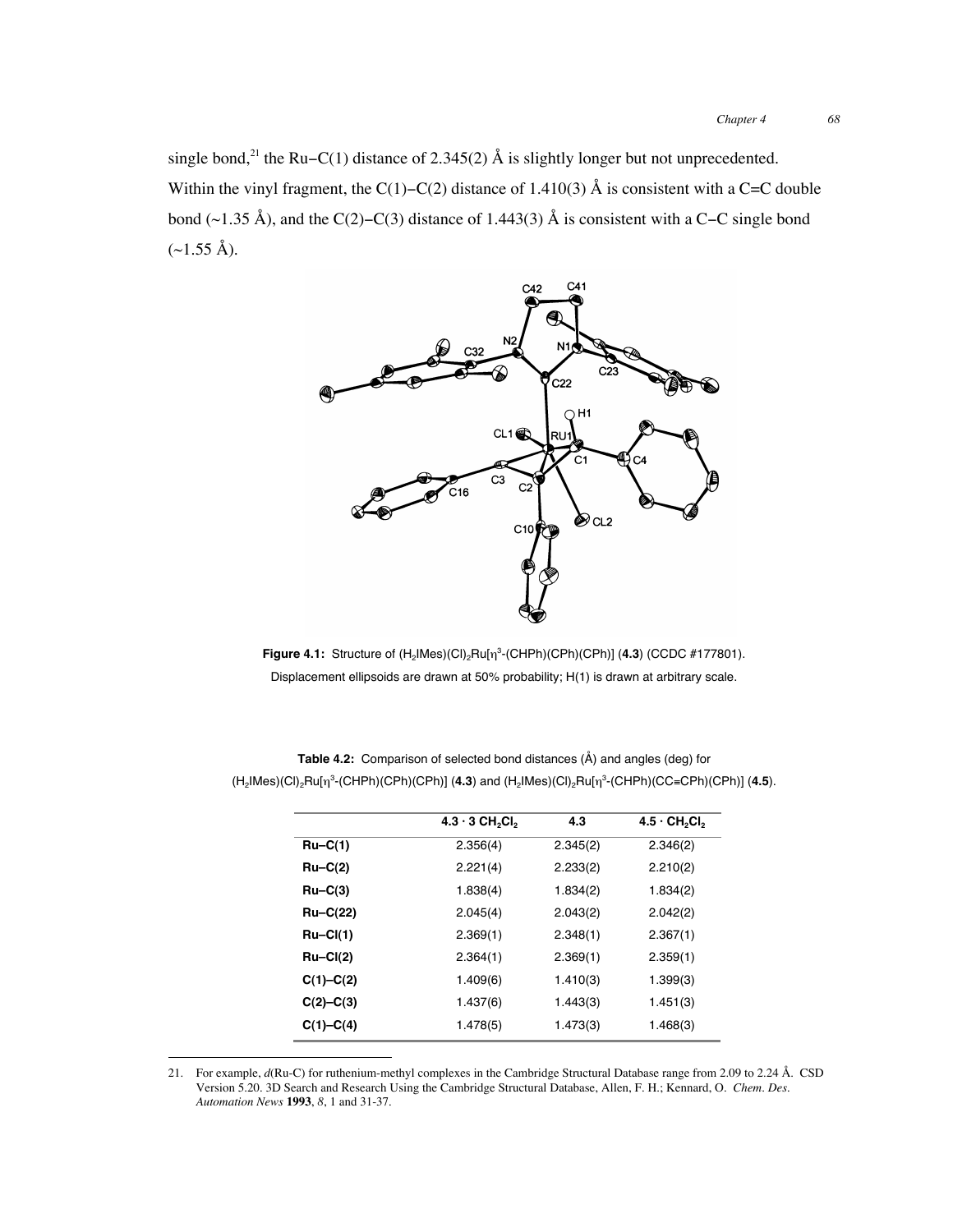| Chapter 4 |  |
|-----------|--|
|-----------|--|

*Chapter 4 69*

| $C(2)-C(10)$           | 1.511(6) | 1.492(3)  | 1.441(3)  |
|------------------------|----------|-----------|-----------|
| $C(3)-C(16)$           | 1.453(5) | 1.452(3)  | 1.447(3)  |
| $C(41) - C(42)$        | 1.517(7) | 1.516(3)  | 1.508(3)  |
| $N(1)-C(22)$           | 1.347(5) | 1.341(2)  | 1.346(3)  |
| $N(1)-C(41)$           | 1.476(6) | 1.482(3)  | 1.486(3)  |
| $N(1)-C(23)$           | 1.436(6) | 1.441(2)  | 1.438(3)  |
| $N(2) - C(22)$         | 1.345(5) | 1.358(2)  | 1.350(3)  |
| $N(2) - C(42)$         | 1.501(5) | 1.486(3)  | 1.485(3)  |
| $N(2) - C(32)$         | 1.451(5) | 1.438(2)  | 1.438(3)  |
| $Cl(1)-Ru-Cl(2)$       | 86.77(4) | 87.27(2)  | 87.99(2)  |
| $C(1) - Ru - Cl(1)$    | 171.4(1) | 167.19(6) | 169.37(6) |
| $C(1) - Ru - Cl(2)$    | 101.6(1) | 102.86(6) | 101.95(6) |
| $C(1)-C(2)-C(3)$       | 116.0(3) | 116.9(2)  | 116.8(2)  |
| $C(1) - Ru - C(3)$     | 69.0(2)  | 69.91(8)  | 69.80(9)  |
| $C(2)-C(1)-Ru$         | 66.9(2)  | 67.8(1)   | 66.9(1)   |
| $C(2)-C(3)-Ru$         | 84.4(2)  | 85.0(1)   | 83.7(1)   |
| $C(3) - Ru - Cl(1)$    | 110.0(1) | 114.64(6) | 111.25(7) |
| $C(3)-Ru-CI(2)$        | 111.8(1) | 108.48(6) | 106.51(7) |
| $Ru-C(22)-N(1)$        | 118.6(3) | 121.6(1)  | 120.3(2)  |
| $Ru-C(22)-N(2)$        | 131.3(3) | 129.2(1)  | 131.1(2)  |
| $N(1)-C(22)-N(2)$      | 109.2(3) | 108.3(2)  | 108.2(2)  |
| $C(22) - N(1) - C(23)$ | 127.9(3) | 127.3(2)  | 127.2(2)  |
| $C(22)-N(2)-C(32)$     | 126.7(3) | 127.0(2)  | 128.0(2)  |

Reaction of diphenylacetylene with the *para*-fluoro(benzylidene) derivative of **4.2** provides  $(H_2IMes)$ (Cl)<sub>2</sub>Ru[ $\eta^3$ -(CH( $p$ -C<sub>6</sub>H<sub>4</sub>F))(CPh)(CPh)] (4.4). <sup>19</sup>F-coupling in the  $p$ -C<sub>6</sub>H<sub>4</sub>F ring distinguishes these particular ortho and meta protons from the other aromatic resonances in the <sup>1</sup>H NMR spectrum of **4.4**, and it is possible to observe an NOE between these protons and the benzylic proton  $CH(p-C_6H_4F)$ . This experiment confirms that the benzylidene in the starting material (**4.2**) becomes the *CHPh*CPhCPh group in the product (**4.3**), as expected from the

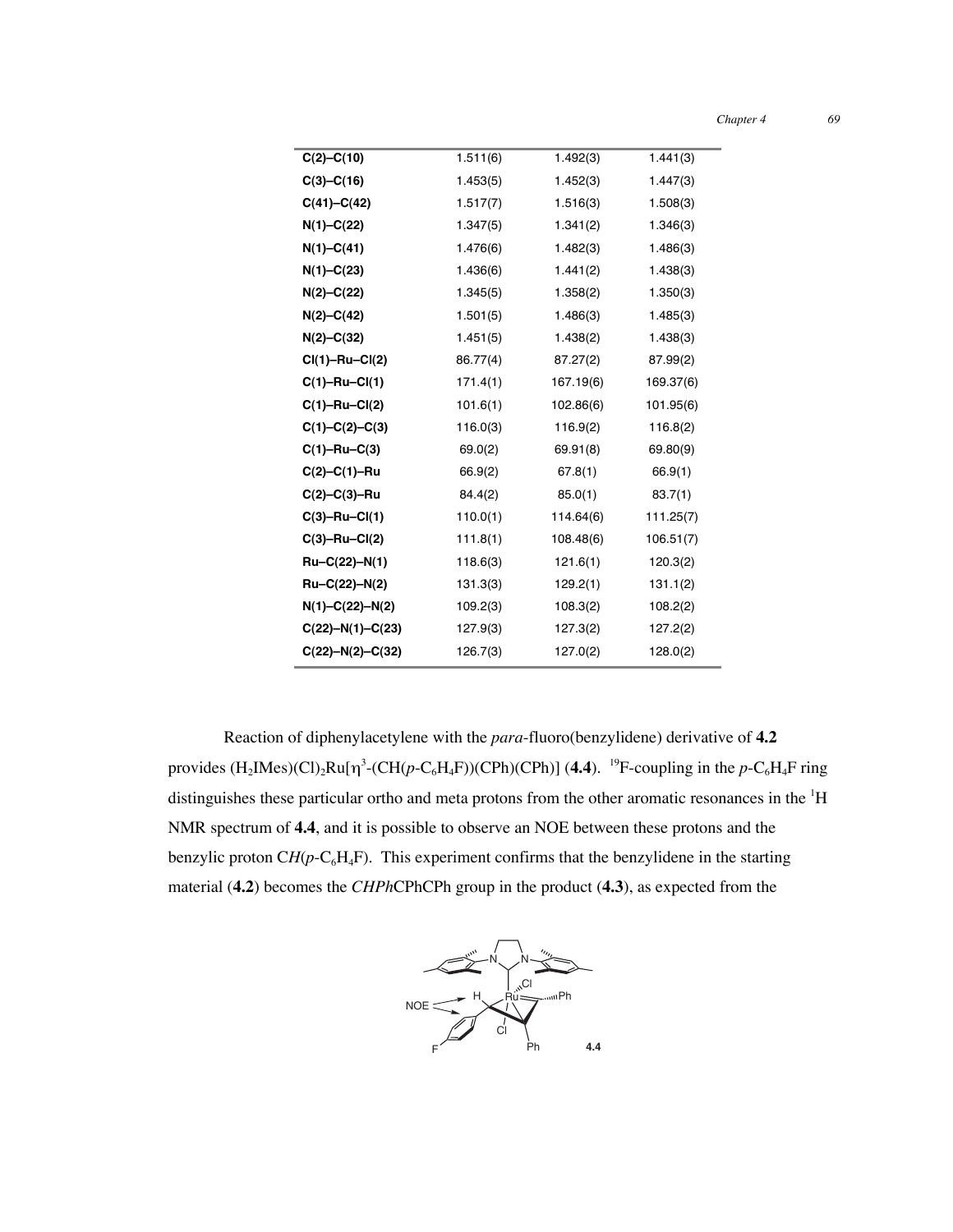mechanism of alkyne polymerization. The chemical shift difference of 0.06 ppm between the CHPh proton in 4.3 and the CH( $p$ -C<sub>6</sub>H<sub>4</sub>F) proton in 4.4 is also consistent with this assignment.

The reaction of **4.2** with 1-phenyl-1-propyne produces exclusively  $(H_2Mes)(Cl)_2Ru[\eta^3-$ (CHPh)(CMe)(CPh)] (**4.5**) (Scheme 4.3). The characterization data of **4.5** are similar to **4.3**, except for the additional methyl resonances at  $\delta$  1.79 and  $\delta$  11.49 in the <sup>1</sup>H and <sup>13</sup>C{<sup>1</sup>H} NMR spectra, respectively. In comparison, the methyl group of the ethylidene complex  $(PCy_3)_2(Cl)$ <sub>2</sub>Ru=CHMe, appears at  $\delta$  2.59 and  $\delta$  49.15.<sup>9</sup> These differences, especially of the <sup>13</sup>C chemical shifts, indicate that the methyl group in **4.5** is attached to the internal vinyl carbon (CHPh*CMe*CPh), rather than the alkylidene carbon (CHPhCPh*CMe*).



**Scheme 4.3**

In contrast to the selective formation of **4.5**, the reaction of **4.2** with 1,4-diphenylbutadiyne yields a mixture of (H<sub>2</sub>IMes)(Cl)<sub>2</sub>Ru[η<sup>3</sup>-(CHPh)(CC≡CPh)(CPh)] (**4.6**) and another isomer, most likely  $(H_2Mes)(Cl)_2Ru[\eta^3-(CHPh)(CPh)(CC=CPh)]$  (4.7) (Scheme 4.4). Unfortunately, it was not possible to confirm the identities of 4.6 and 4.7 by  ${}^{13}C\{{}^{1}H\}$  NMR because of the poor solubility of the products. The single crystal selected for x-ray diffraction corresponded to isomer **4.6**, and no other crystals were examined. The overall structure of **4.6** (Figure 4.2 and Table 4.2) and the geometrical data for the  $\eta^3$ -vinylcarbene fragment are similar to **4.3**. In addition, the C≡C bond distance of 1.196(3) Å and its IR  $v_{C=C}$  of 2195 cm<sup>-1</sup> are comparable to values for related complexes.<sup>22</sup>

<sup>22.</sup> For example,  $d(C=C) = 1.212(7)$  Å and  $v_{C=C} = 2123$  cm<sup>-1</sup> for  $[Ru(\eta^5-C_5H_5)\{C(C=CPh)CH=CPh_2\}(CO)(PPr_3)]BF_4$ . Esteruelas, M. A.; Gomez, A. V.; Lopez, A. M.; Modrego, J.; Onate, E. *Organometallics* **1997**, *16*, 5826-5835.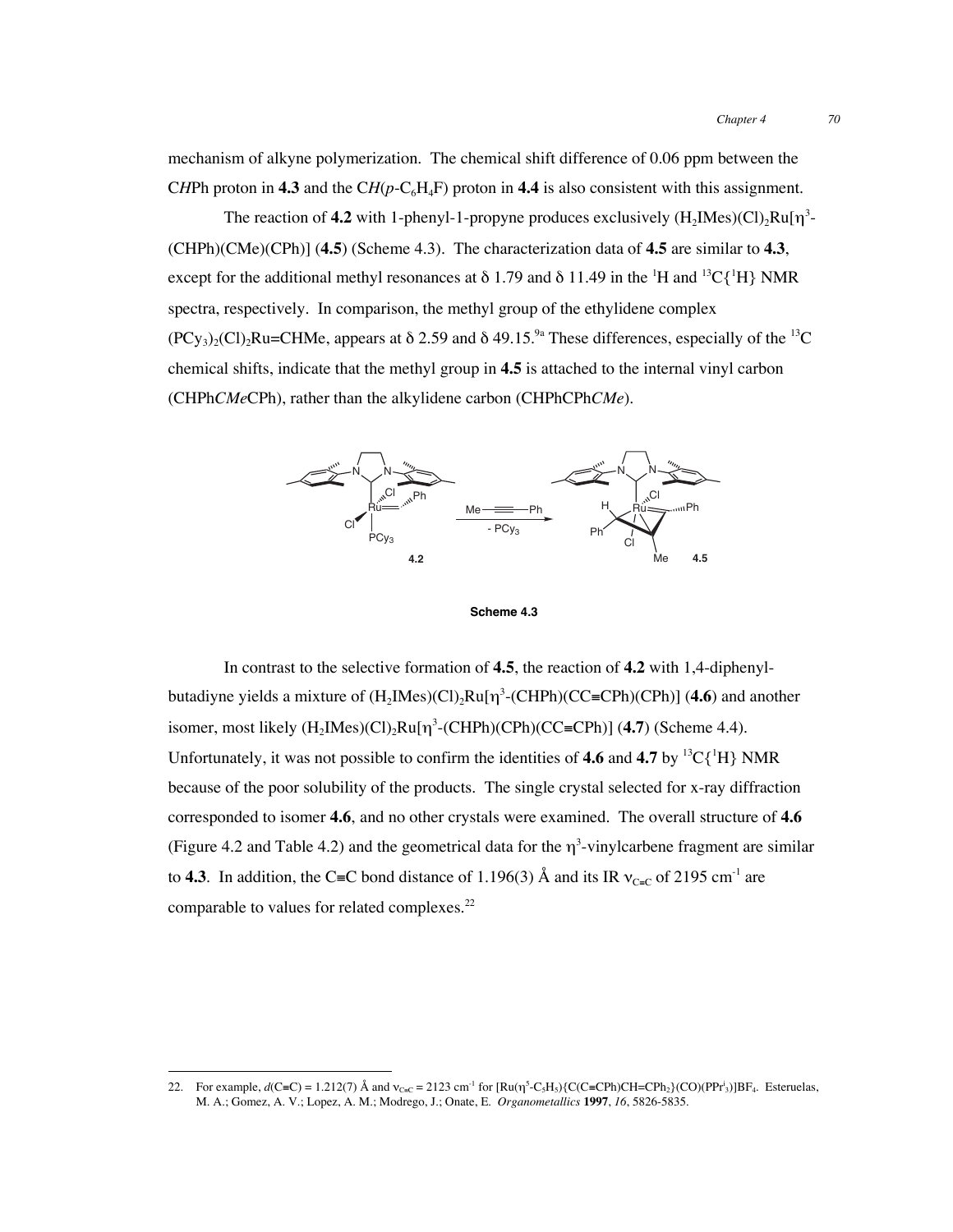

**Scheme 4.4**



**Figure 4.2:** Structure of (H<sub>2</sub>IMes)(Cl)<sub>2</sub>Ru[η<sup>3</sup>-(CHPh)(CC≡CPh)(CPh)] · CH<sub>2</sub>Cl<sub>2</sub> (4.6) (CCDC #156866). Displacement ellipsoids are drawn at 50% probability; H(1) is drawn at arbitrary scale. Additional bond distances [Å] and angles [deg]: C(10)–C(43) 1.196(3), C(43)–C(44) 1.432(3), RuC(2)C(10) 128.9(2), C(2)–C(10)–C(43) 170.0(3), C(10)–C(43)–C(44) 176.9(2).

The reaction of diphenylacetylene with  $(Imes)(PCy_3)(Cl)$ <sub>2</sub>Ru=CHPh (IMes = 1,3dimesityl-imidazol-2-ylidene), where the N-heterocyclic carbene contains an unsaturated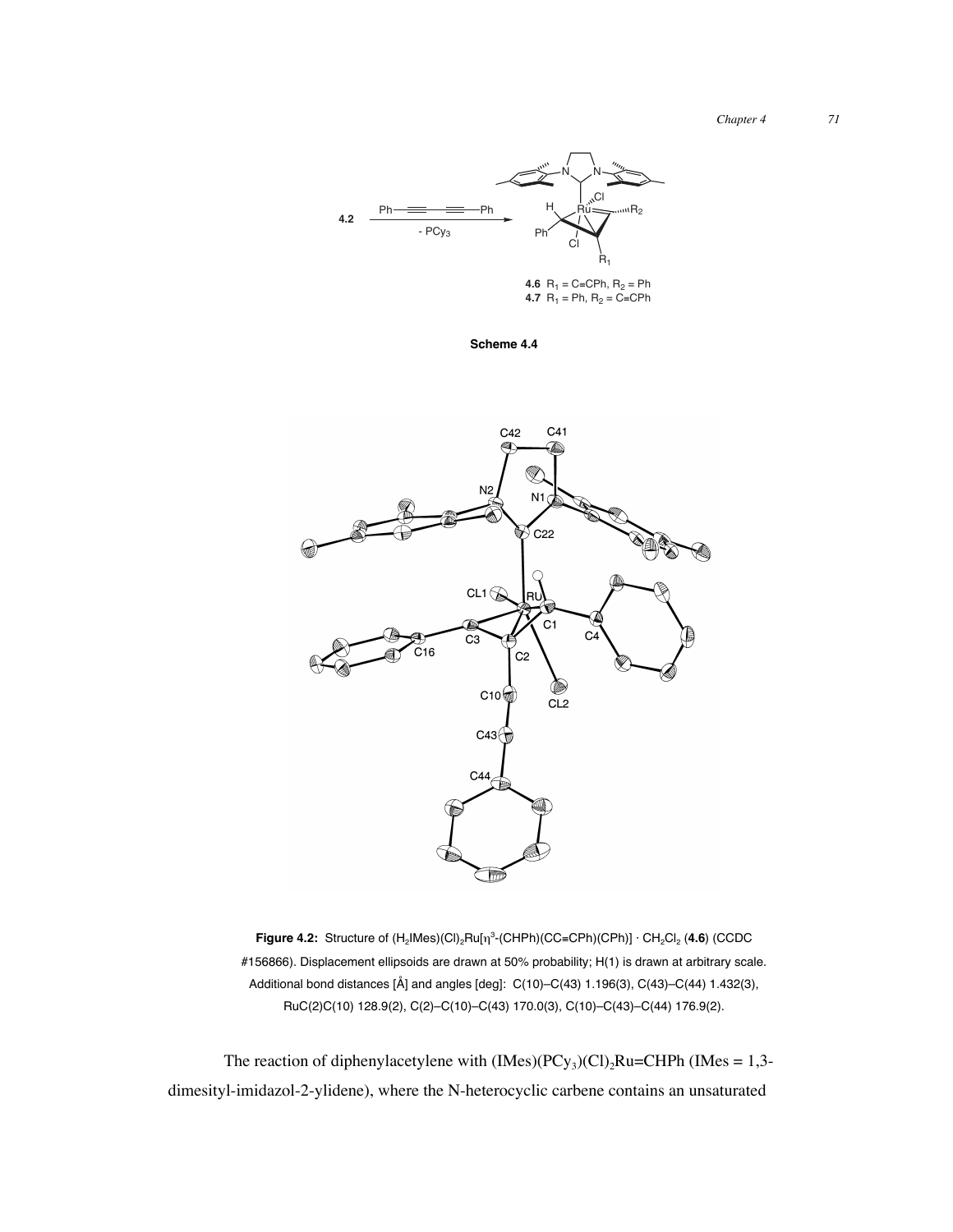backbone, yields the IMes analog to  $4.3$ . In contrast,  $\eta^3$ -vinylcarbene complexes are not formed from bis(phosphine) ruthenium alkylidenes, which suggests that the more electron-rich metal center in **4.2** is important to the success of these reactions.<sup>23</sup> Furthermore, the reaction was not observed with the methylidene  $\text{[Ru]}$ =CH<sub>2</sub> or dimethylvinyl carbene  $\text{[Ru]}$ =CH–CH=CMe<sub>2</sub> derivatives of **4.2**, or with alkynes containing electron-withdrawing substituents, such as dimethyl acetylenedicarboxylate and hexafluoro-2-butyne.

The reaction of 4.2 with cyclooctyne leads to polymerization rather than  $\eta^3$ -vinylcarbene formation. IR analysis and comparison with literature data indicates that the polymeric product is poly(cyclooctyne), $^{24}$  but it is not clear whether the structure contains exocyclic double bonds, as expected from a metal−carbene mechanism, or endocyclic double bonds, as expected from an insertion mechanism.

Several limiting structures for a [M(CHR)(CR)(CR)] moiety are illustrated in Figure 4.3: a metallacyclopropane–carbene species (A), an  $\eta^3$ -vinylcarbene species (B), an allyl-type species (C), and a metallacyclobutene species (D). The most common of these is D, which is seen in the structures of titanocene complexes like  $C_p$ Ti $[(CH_2)(CSiMe_3)_2]$ <sup>25,26</sup> Examples of C include  $(Cp^*)(Cl)_2Re[(CH_2)(CCl)(CMe)]$ , described as, "a substituted allyl system, with a carbene olefin resonance structure contributing to its metal-fixation.<sup>"27</sup> However, based on the structural and spectroscopic data, the best bonding description for complexes **2.3**-**2.7** appears to be intermediate between A and B. It is neither C nor D because a double bond is clearly localized on Ru=C(3) instead of  $C(2)-C(3)$ . D also is not consistent with the bent geometry of the RuC<sub>3</sub> subunit.



**Figure 4.3**

 <sup>23.</sup> N-heterocyclic carbene ligands are generally stronger σ-donors than phosphine ligands. (a) Herrmann, W. A.; Kocher, C. *Angew. Chem., Int. Ed. Engl.* **1997**, *36*, 2163-2187. (b) Frenking, G.; Fröhlich, N. *Chem. Rev.* **2000**, *100*, 717-774.

<sup>24.</sup> Yamada, K.; Nomura, R.; Masuda, T. *Macromolecules* **2000**, *33*, 9179-9181.

<sup>25.</sup> McKinney, R. J.; Tulip, T. H.; Thorn, D. L.; Collbaugh, T. S.; Tebbe, F. N. *J. Am. Chem. Soc.* **1981**, *103*, 5584-5586.

<sup>26.</sup> Another example: Cheng, Y.-C.; Chen, Y.-K.; Huang, T.-M.; Yu, C.-I.; Lee, G.-H.; Chen, J.-T. *Organometallics* **1998**, *17*, 2953-2957.

<sup>27.</sup> (a) Fischer, R. A.; Fischer, R. W.; Herrmann, W. A.; Herdtweck, E. *Chem. Ber.* **1989**, *122*, 2035-2040. (b) Herrmann, W. A.; Fischer, R. A.; Herdtweck, E. *Angew. Chem., Int. Ed. Engl.* **1987**, *26*, 1263-1265.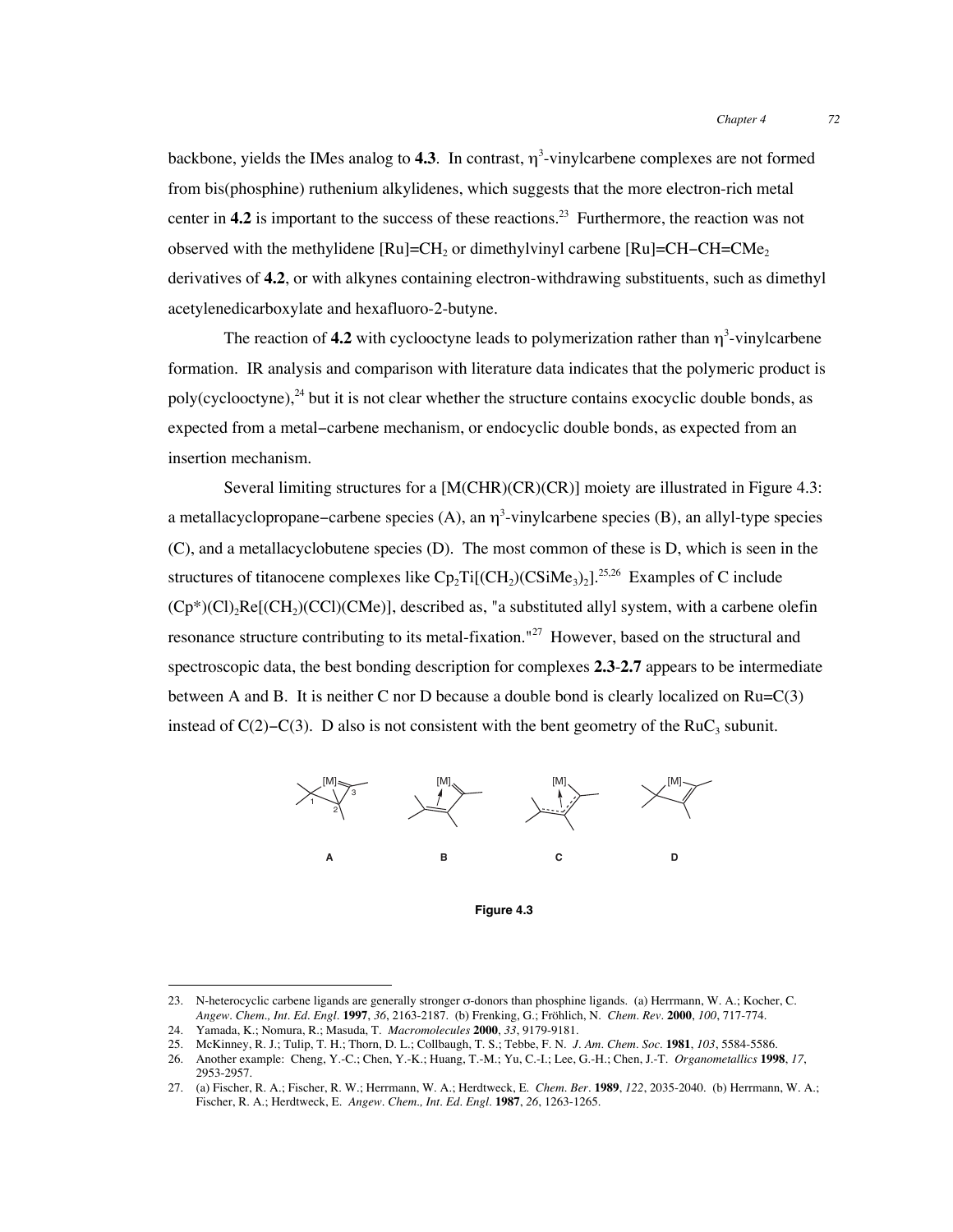Although  $\eta^1$ -vinylcarbene complexes are common, **2.3-2.7** are the first examples of  $\eta^3$ vinylcarbene complexes in ruthenium chemistry.<sup>28</sup> Previously,  $\eta^3$ -vinylcarbene complexes have been isolated in iron,<sup>29</sup> chromium,<sup>30</sup> and tungsten<sup>31</sup> carbonyl systems,<sup>32</sup> and they have been proposed as intermediates in the Dötz reaction (annulation of alkynes and Fischer carbene complexes).<sup>33</sup> In addition, Schrock and coworkers have reported a tantalum alkylidene that reacts with diphenylacetylene to yield an  $\eta$ <sup>1</sup>-vinylcarbene complex.<sup>34</sup>

As illustrated in Scheme 4.1, the metal carbene−catalyzed polymerization of alkynes, occurs when an alkylidene reacts with an alkyne to form a metallacyclobutene intermediate, which then rearranges to a new alkylidene and a new alkyne. A growing polymer chain forms if this process continues. However, in complexes **2.3**-**2.7**, the vinylcarbene intermediate is trapped after the first turnover by coordination of the vinyl group to the metal center. This interaction, which stabilizes the otherwise 14-electron species, must be quite strong because the isolated  $\eta^3$ vinylcarbene complexes are not active for subsequent olefin metathesis.

A possible mechanism for the formation of these complexes begins with tricyclohexylphosphine dissociation, followed by halide rearrangement and alkylidene rotation (Scheme 4.5). An alkyne can bind in the resulting open site and undergo metallacycle formation. Then this metallacyclobutene can open productively to afford a vinylcarbene, which is positioned to coordinate in an  $\eta^3$ -fashion. The orientation of coordinated 1-phenyl-1-propyne illustrated in Scheme 4.5 appears to be favored sterically.

 <sup>28.</sup> <sup>η</sup><sup>4</sup> -butadienyl (or allyl-carbene) complexes are also known in ruthenium chemistry. (a) Crocker, M.; Green, M.; Nagle, K. R.; Orpen, A. G.; Neumann, H.-P.; Morton, C. E.; Schaverien, C. J. *Organometallics* **1990**, *9*, 1422-1434. (b) Crocker, M.; Green, M.; Orpen, A. G.; Neumann, H.-P.; Schaverien, C. J. *J. Chem. Soc., Chem. Commun.* **1984**, 1351-1353.

<sup>29.</sup> (a) Mitsudo, T.; Fujita, K.; Nagano, S.; Suzuki, T.; Watanabe, Y.; Masuda, H. *Organometallics* **1995**, *14*, 4228-4235. (b) Park, J.; Kang, S.; Whang, D.; Kim, K. *Organometallics* **1991**, *10*, 3413-3415. (c) Klimes, J.; Weiss, E. *Angew. Chem., Int. Ed. Engl.* **1982**, *21*, 205. d) Nakatsu, D.; Mitsudo, T.; Nakanishi, H.; Watanabe, Y.; Takegami, Y. *Chem. Lett.* **1977**, 1447-1448.

<sup>30.</sup> Barluenga, J.; Aznar, F.; Martín, A.; García-Granada, S.; Pérez-Carreño, E. *J. Am. Chem. Soc.* **1994**, *116*, 11191-11192.

<sup>31.</sup> (a) Garrett, K. E.; Sheridan, J. B.; Pourreau, D. B.; Feng, W. C.; Geoffroy, G. L.; Staley, D. L.; Rheingold, A. L. *J. Am. Chem. Soc.* **1989**, *111*, 8383-8391. (b) Mayr, A.; Asaro, M. F.; Glines, T. J. *J. Am. Chem. Soc.* **1987**, *109*, 2215-2216. (c) Mayr, A.; Lee, K. S.; Kjelsberg, M. A.; Van Engen, D. *J. Am. Chem. Soc.* **1986**, *108*, 6079-6080.

<sup>32.</sup> For a review of η<sup>3</sup> -vinylcarbene complexes, see: Mitsudo, T. *Bull. Chem. Soc. Jpn.* **1998**, *71*, 1525-1538.

<sup>33.</sup> (a) Barluenga, J.; Aznar, F.; Gutiérrez, I.; Martín, A.; García-Granada, Llorca-Barangaño, M. A. *J. Am. Chem. Soc.* **2000**, *122*, 1314-1324. (b) Waters, M. L.; Bos, M. E.; Wulff, W. D. *J. Am. Chem. Soc.* **1999**, *121*, 6403-6413. (c) Gleichmann, M. M.; Dötz, K. H.; Hess, B. A. *J. Am. Chem. Soc.* **1996**, *118*, 10551-10560. (d) Hofmann, P.; Hämmerle, M.; Unfried, G. *New J. Chem.* **1991**, *15*, 769-789. (e) Dötz, K. H. *Pure Appl. Chem.* **1983**, *55*, 1689-1706.

<sup>34.</sup> Wood, C. D.; McLain, S. J.; Schrock, R. R. *J. Am. Chem. Soc.* **1979**, *101*, 3211-3222.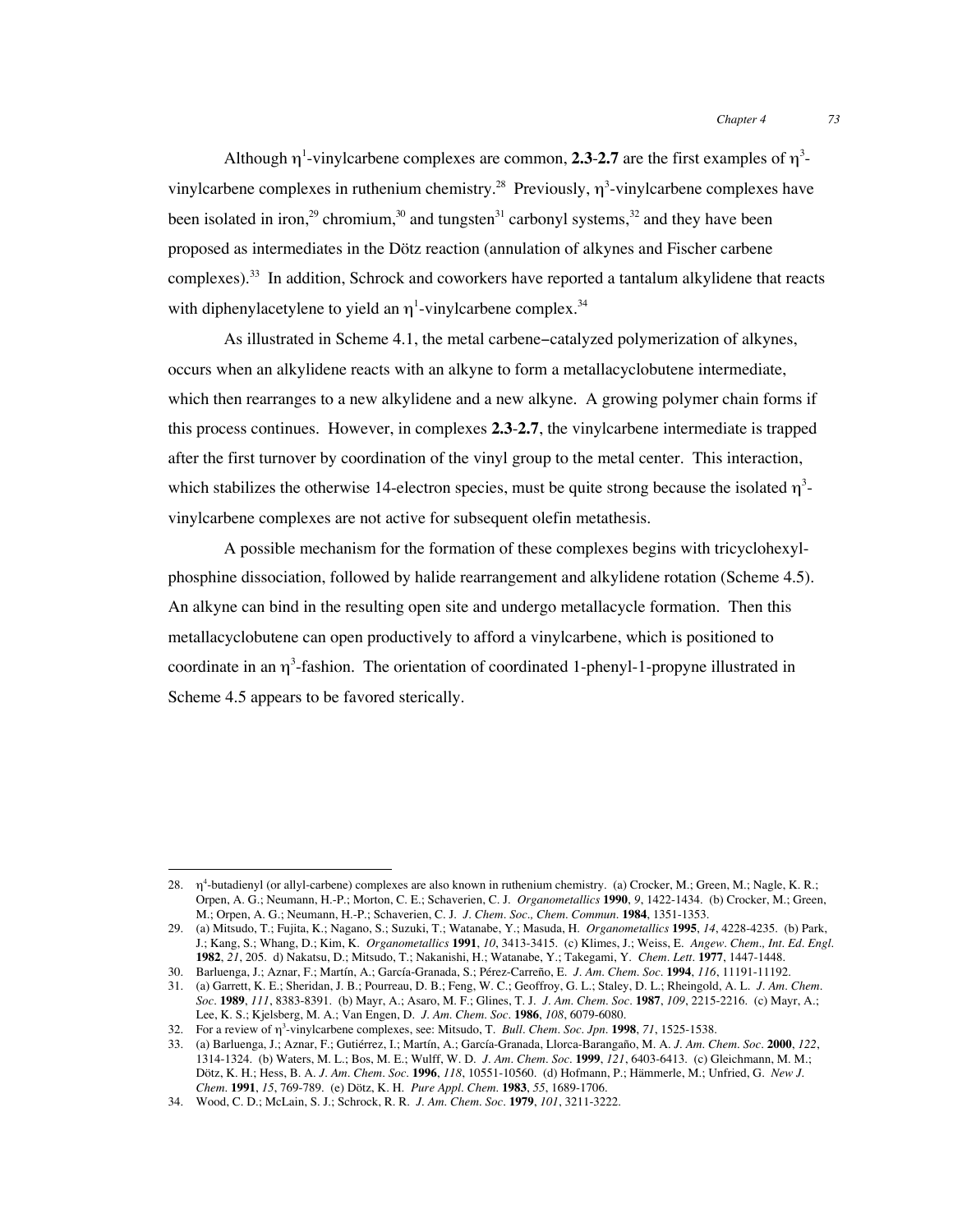*Chapter 4 74*



#### **Scheme 4.5**

To explain the observed equatorial orientation of the η<sup>3</sup> -vinylcarbene moiety in **2.3**-**2.7**, it is likely that the trans to cis isomerization of the chlorides occurs before metallacyclobutene formation. The alternative, in which the alkyne binds immediately after phosphine dissociation, leads to an axial vinylcarbene moiety with the vinyl group trans to L. At that point, a non-trivial rearrangement of the ligands would be required to obtain the observed product.

**Relevance of** η**<sup>3</sup> -vinylcarbene complexes to olefin metathesis.** Scheme 4.6 illustrates the olefin metathesis catalytic cycle mediated by  $4.2$  (L = H<sub>2</sub>IMes), which proceeds through a phosphine-dissociated 14-electron species  $(L)(Cl)$ ,  $Ru=CHR$ , a 16-electron olefin adduct  $(L)$ (olefin) $(Cl)$ <sub>2</sub>Ru=CHR, and a metallacyclobutane complex.<sup>35</sup> The orientation of olefin coordination and geometry of the subsequent metallacyclobutane are particularly important to the stereoselectivity of the reaction. However, it is challenging to determine these structural features because to date none of the intermediates in Scheme 4.6 have been observed experimentally.

 <sup>35.</sup> (a) Sanford, M. S.; Love, J. A.; Grubbs, R. H. *J. Am. Chem. Soc.* **2001**, *123*, 6543-6554. (b) Sanford, M. S.; Ulman, M.; Grubbs, R. H. *J. Am. Chem. Soc.* **2001**, *123*, 749-750.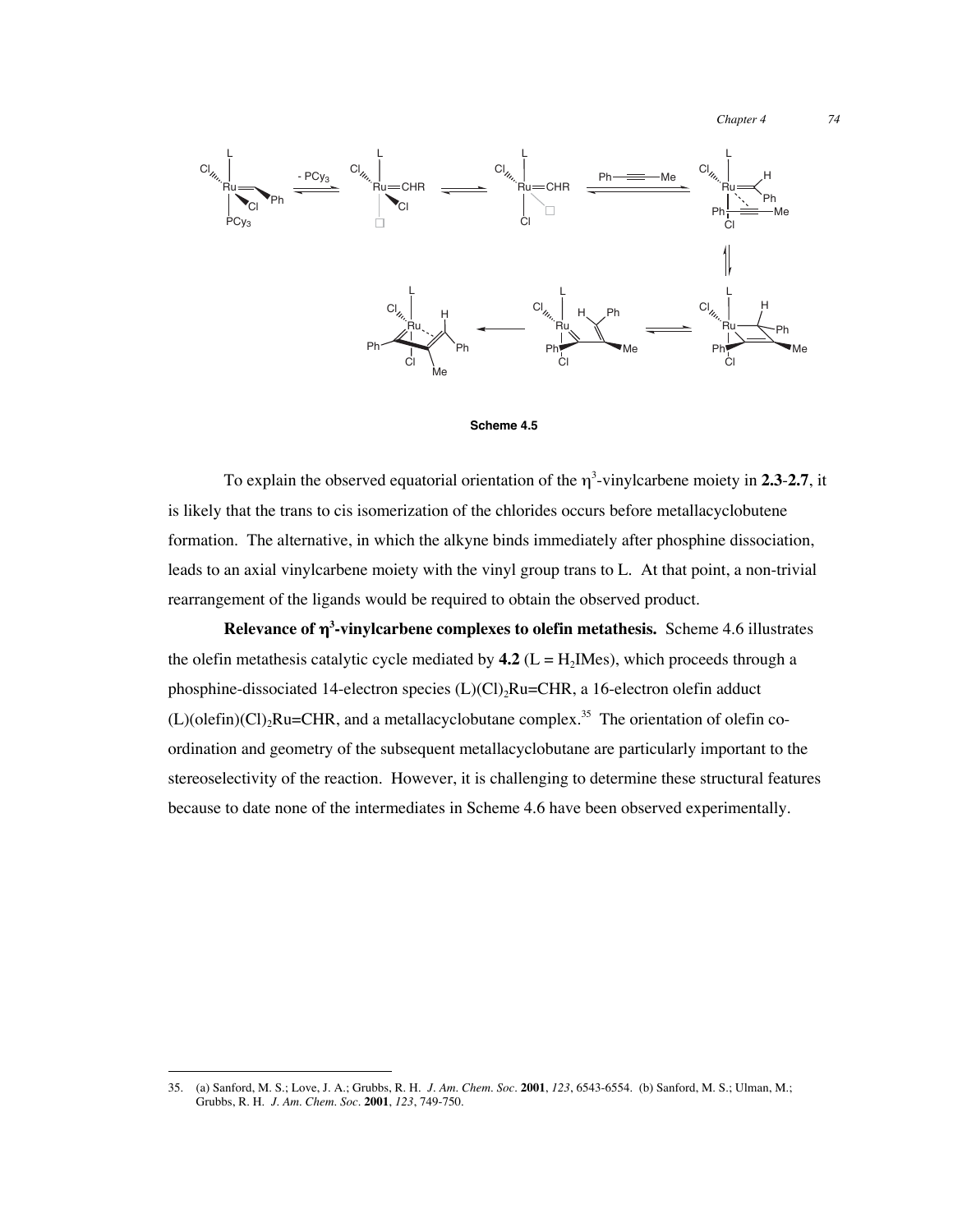*Chapter 4 75*



**Scheme 4.6**

The η<sup>3</sup> -vinylcarbene complexes **2.3**-**2.7** provide models for these olefin-coordinated and metallacyclobutane intermediates. For a similar purpose, Osborn and coworkers have studied metathesis-active tungsten alkylidene–olefin intermediates by low temperature  $^1$ H and  $^{13}$ C  $NMR<sub>1</sub><sup>36</sup>$  and Mayr and coworkers have examined the structures of tungsten vinylcarbene and alkylidene−alkyne complexes.18,31b-c

Previously in the literature, two conformations have been proposed for the ruthenium− olefin adduct in Scheme 4.6: **E**, in which the olefin is bound trans to L in the site vacated by the phosphine ligand, and **F**, in which the chlorides adopt a cis arrangement in the alkylidene−halide− olefin plane (Figure 4.4).<sup>37,38</sup> Although geometry **E** was disfavored in early mechanistic studies,<sup>37</sup> recent computational results indicate that it is a low energy conformation.<sup>38,39</sup> An olefin complex of this type, shown in Figure 4.4, has been isolated from the reaction of  $(PC_{y_3})_2(C_1)$ <sub>2</sub>Ru=CHPh  $(2.1)$  with a functionalized cyclobutene.<sup>40</sup> The x-ray crystal structure verifies that this complex contains an olefin coordinated trans to the phosphine and tethered to the alkylidene ligand. In comparison to the vinyl fragments in **4.3** and **4.6**, this coordinated olefin retains more "olefinic"

 <sup>36.</sup> Kress, J.; Osborn, J. A. *Angew. Chem., Int. Ed. Engl.* **<sup>1992</sup>**, *31*, 1585-1587.

<sup>37.</sup> Dias, E. L.; Nguyen, S. T.; Grubbs, R. H. *J. Am. Chem. Soc.* **1997**, *119*, 3887-3897.

<sup>38.</sup> (a) Adlhart, C.; Chen, P. *Angew. Chem. Int. Ed.* **2002**, *41*, 4484-4487. (b) Adlhart, C.; Volland, M. A. O.; Hofmann, P.; Chen, P. *Helvetica Chim. Acta.* **2000**, *83*, 3306-3311. (c) Adlhart, C.; Hinderling, C.; Baumann, H.; Chen, P. *J. Am. Chem. Soc.* **2000**, *122*, 8204-8214. (d) Hinderling, C.; Adlhart, C.; Chen, P. *Angew. Chem., Int. Ed. Engl.* **1998**, *37*, 2685-2689.

<sup>39.</sup> (a) Cavallo, L. *J. Am. Chem. Soc.* **2002**, *124*, 8965-8973. (b) Vyboishchikov, S. F.; Bühl, M.; Thiel, W. *Chem. Eur. J.* **2002**, *8*, 3962-3975.

<sup>40.</sup> Tallarico, J. A.; Bonitatebus, P. J.; Snapper, M. L. *J. Am. Chem. Soc.* **1997**, *119*, 7157-7158.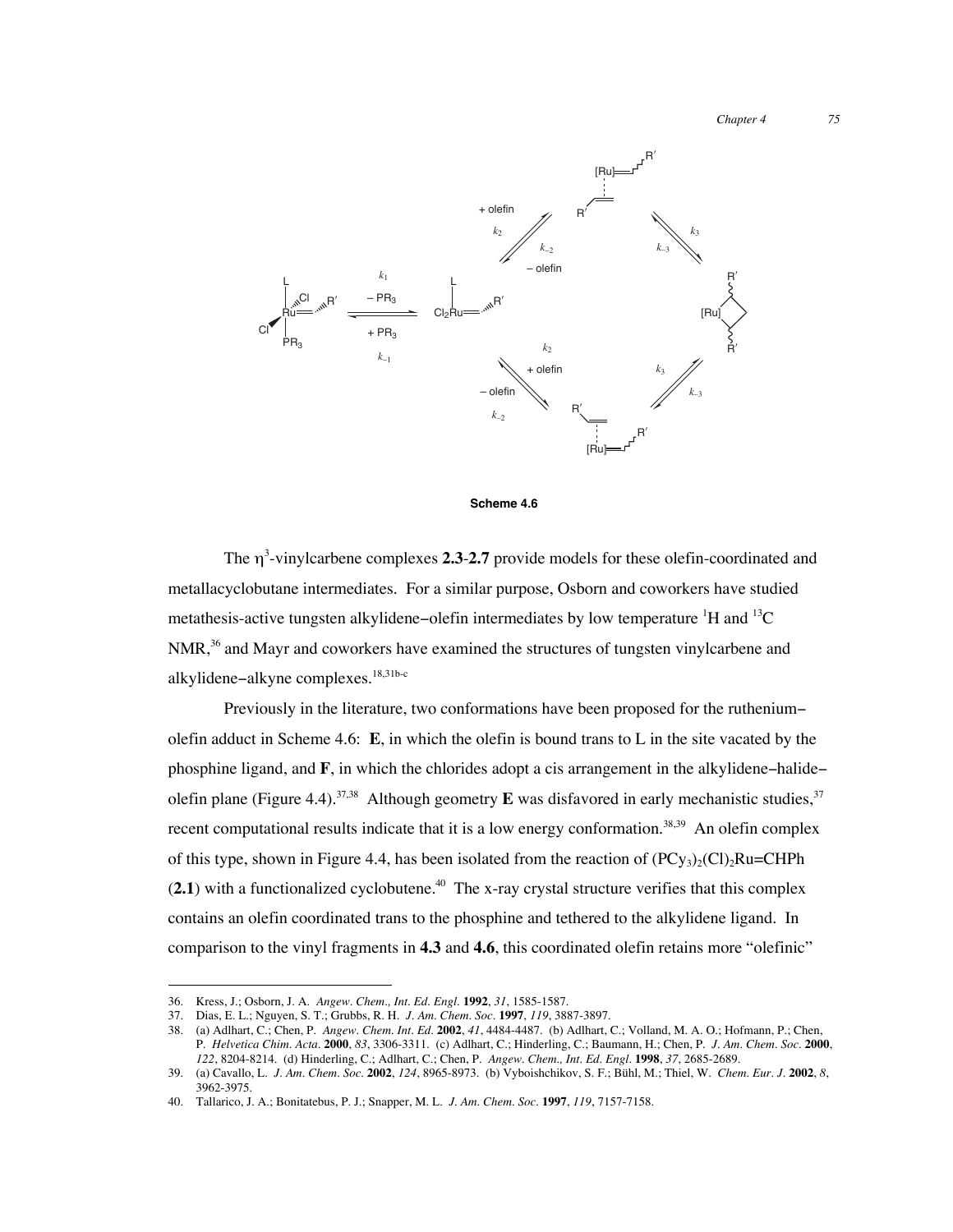character, which is reflected in the shorter C=C distance, the more planar geometry of the olefin, and the longer ruthenium−olefin distance. These differences may account for the fact that this adduct is active in subsequent metathesis reactions.





Geometry **F** was favored in early mechanistic investigations and has been substantiated by a quantum molecular dynamics study.<sup>41</sup> Structural models for  $\bf{F}$  include  $(PCy_3)_2(Cl)_2(CO)Ru[\eta^2-(CH_2=CHCN)$  (Figure 4.4) and related complexes.<sup>42</sup> Although these examples are six-coordinate and lack an alkylidene moiety, it has been suggested that the π-acid character of carbon monoxide makes it a reasonable alkylidene substitute.<sup>37</sup>

An alternative structure for the ruthenium−olefin intermediate, geometry **G**, involves a different trans/cis isomerization of the chloride ligands that ultimately positions one chloride trans to L (Figure 4.4). This conformation is supported by the structures of  $\eta^3$ -vinylcarbene complexes **4.3** and **4.6**, as well as by the recently determined structure of  $(H_2Mes)(bipy)(Cl)_2Ru=C=CHBu^t$ , which all contain cis chlorides similar to geometry **G**. 43 In addition, modeling studies suggest that such intermediates account for the observed stereoselectivities in asymmetric ring closing metathesis reactions.44 However, the results of two computational studies are inconclusive. Thiel and coworkers find that olefin binding to  $(L)(Cl)$ , Ru=CHPh that involves this type of halide isomerization has a high-energy transition state, but they do not explore a scenario where halide

 <sup>41.</sup> (a) Meier, R. J.; Aagaard, O. M.; Buda, F. *J. Mol. Cat. A.: Chem.* **<sup>2000</sup>**, *160*, 189-197. (b) Aagaard, O. M.; Meier, R. J.; Buda, F. *J. Am. Chem. Soc.* **1998**, *120*, 7174-7182.

<sup>42.</sup> (a) Brown, L. D.; Carnard, C. F. J.; Daniels, J. A.; Mawby, R. J.; Ibers, J. A. *Inorg. Chem.* **1978**, *17*, 2932-2935. (b) Moers, F. G.; Langhout, J. P. *J. Inorg. Nucl. Chem.* **1977**, *39*, 591-593.

<sup>43.</sup> Hajela, S.; Day, M. W. Unpublished results, 2002.

<sup>44.</sup> Seiders, T. J.; Ward, D. W.; Grubbs, R. H. *Org. Lett.* **2001**, *3*, 3225-3228.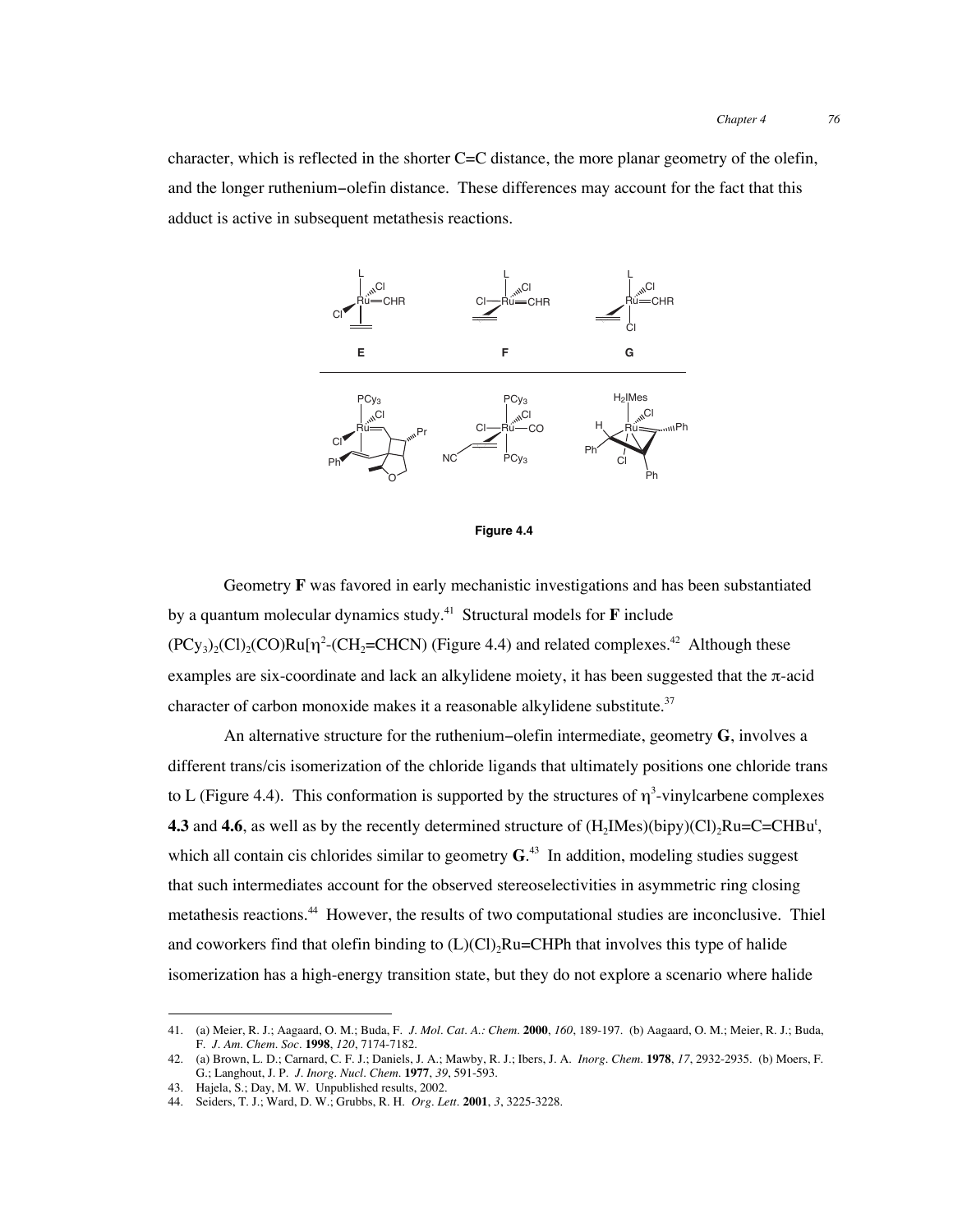isomerization occurs before olefin binding.<sup>39b</sup> Likewise, calculations by Chen and coworkers indicate that the  $(PH_3)(Cl)_2Ru(CH_2)_3$  metallacyclobutane intermediate with chlorides in a cis arrangement (as in **G**) is a lower energy conformation than when they are trans (as in **E**), but they do not explore halide isomerization prior to metallacycle formation.

An important point is that  $\eta^3$ -vinylcarbene complexes **4.3-4.7** are not actual intermediates in the olefin metathesis reaction. These complexes are inactive for ring-closing metathesis, and their *in situ* formation from **4.1** or **4.2** during enyne metathesis has not been reported.<sup>45</sup> Experiments in a related system indicate that the presence of five equivalents of diphenylacetylene during the RCM of 4,4-dicarbethoxy-2-methyl-1,6-heptadiene with **4.2** slows the rate of RCM by at least two orders of magnitude, but only a trace of **4.3** is formed. Nevertheless, the structures of these novel complexes demonstrate that the rearrangement of chloride ligands to provide geometry **G** is possible, and this conformation should be considered with respect to the olefin metathesis mechanism.<sup>46</sup>

**Reactivity of** η**<sup>3</sup> -vinylcarbene complexes.** In an attempt to activate complex **4.3** for olefin metathesis, the ring-closing metathesis of diethyl diallylmalonate was performed in the presence of pyridine (Scheme 4.7). Although no ring-closed product was observed, even after heating at 80°C, the solution changed from green to red in color. A crystal structure analysis revealed that the organometallic product is the tris(pyridine) complex  $(H_2IMes)(py)_3(Cl)_2Ru$  (4.8) (Figure 4.5). All bond distances and angles in this structure are typical, but the mesityl groups are twisted by  $\sim$ 25 $^{\circ}$  with respect to each other, in contrast to their usual orientation perpendicular to the imidazolidine ring.



**Scheme 4.7**

 <sup>45.</sup> (a) Stragies, R.; Voigtmann, U.; Blechert, S. *Tetrahedron Lett.* **<sup>2000</sup>**, *41*, 5465-5468. (b) Smulik, J. A.; Diver, S. T. *Org. Lett.* **2000**, *2*, 2271-2274.

<sup>46.</sup> (a) Nieczypor, P.; van Leeuwen, P. W. N. M.; Mol, J. C.; Lutz, M.; Spek, A. L. *J. Organomet. Chem.* **2001**, *625*, 58-66. (b) Hansen, S. M.; Rominger, F.; Metz, M.; Hofmann, P. *Chem. Eur. J.* **1999**, *5*, 557-566.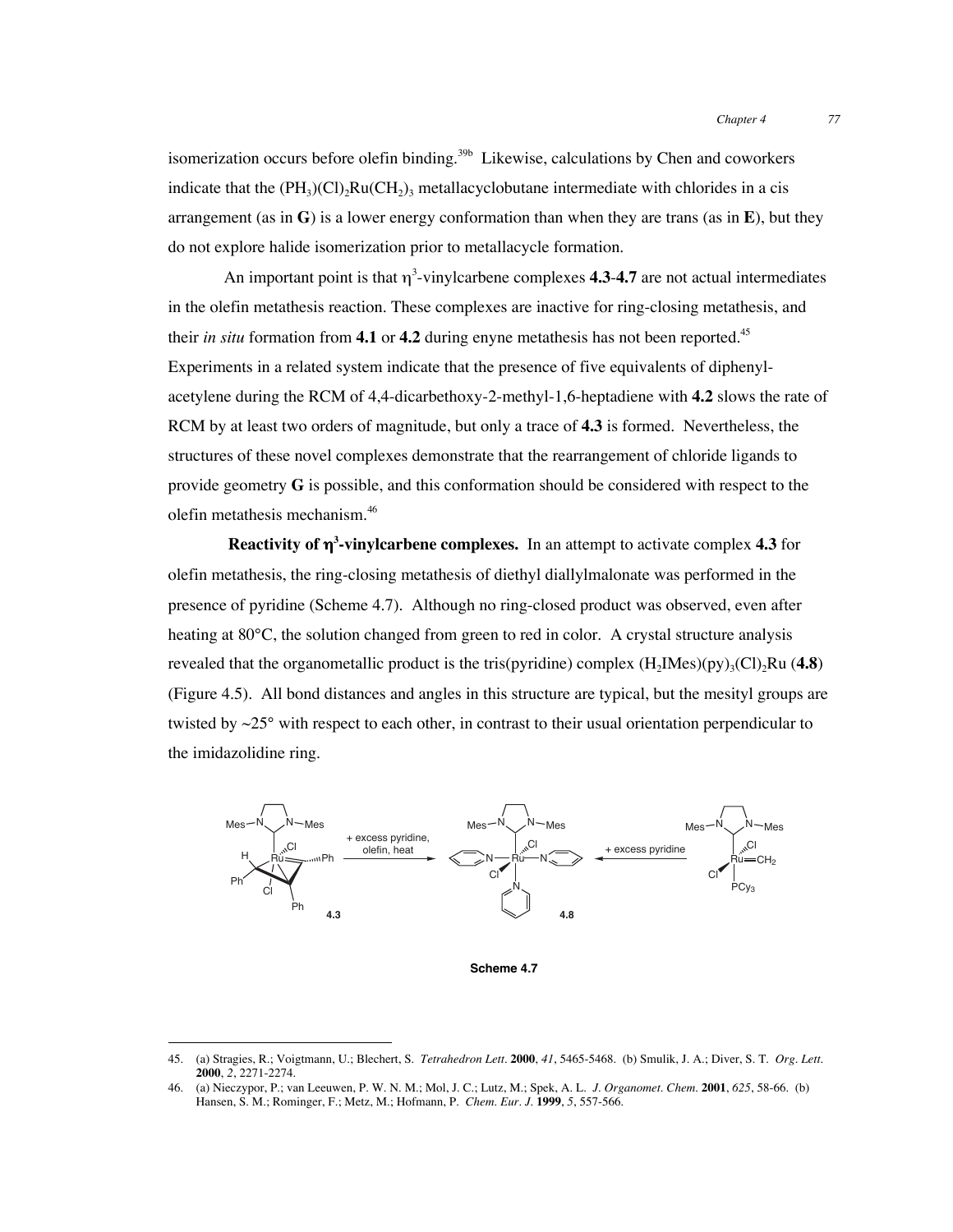

Figure 4.5: Structure of  $(H_2|Mes)(py)_3|Cl_2Ru$  (4.8) (CCDC #185134). Displacement ellipsoids are drawn at 50% probability. Selected bond distances [Å] and angles [deg]: Ru−C(1) 2.052(3), Ru−N(2) 2.127(2), Ru−N(3) 2.176(2), Ru−Cl 2.442(1), N(1)−C(1) 1.371(2), N(1)−C(2) 1.475(3), C(2)−C(2)′ 1.479(5), N(1)−C(3) 1.427(2), C(1)−Ru−N(2) 97.92(4), C(1)−Ru−N(3) 180, C(1)−Ru−Cl 90.57(1), Cl−Ru−Cl′ 178.85(3), N(2)−Ru−Cl 90.88(5), N(3)−Ru−Cl 89.43(1), N(1)−C(1)−N(1)′ 103.9(2), C(1)−N(1)−C(3) 131.9(2), C(1)−N(1)−C(2) 113.8(2).

 $(H<sub>2</sub>Mes)(py)<sub>3</sub>(Cl)$ , Ru (4.8) is also the organometallic product from the reaction of the methylidene complex  $(H_2IMes)(PCy_3)(Cl)_2Ru=CH_2$  with an excess of pyridine (Scheme 4.7). Werner and coworkers have reported that a similar reaction between the ruthenium methylidene complex  $(PPr_2^iPh)_2(CO)(Cl)(H)Ru=CH_2$  and pyridine yields  $(PPr_2^iPh)_2(py)(CO)(Cl)(H)Ru.<sup>47</sup> In$ both these cases, the fate of the methylidene moiety is unclear.

Complex 4.3 undergoes halide exchange with sodium iodide to form  $(H_2$ IMes $)(I)_2$ Ru $[\eta^3$ -(CHPh)(CPh)(CPh)], which also can be prepared by reacting  $(H_2Mes)(PCy_3)(I)_2Ru=CHPh$  with diphenylacetylene. Furthermore, **4.3** reacts with HBAr<sup>F</sup><sub>4</sub> to generate several alkylidenes with H<sub>α</sub> NMR resonances between 16.0 and 19.5 ppm, but these species decomposed during isolation attempts.

Although complexes **4.3**-**4.7** do not react with typical olefin metathesis substrates, they do react cleanly with ethylene. This reaction is most facile with the least sterically encumbered

 <sup>47.</sup> Werner, H.; Stüer, W.; Weberndörfer, B.; Wolf, J. *Eur. J. Inorg. Chem.* **<sup>1999</sup>**, 1707-1713.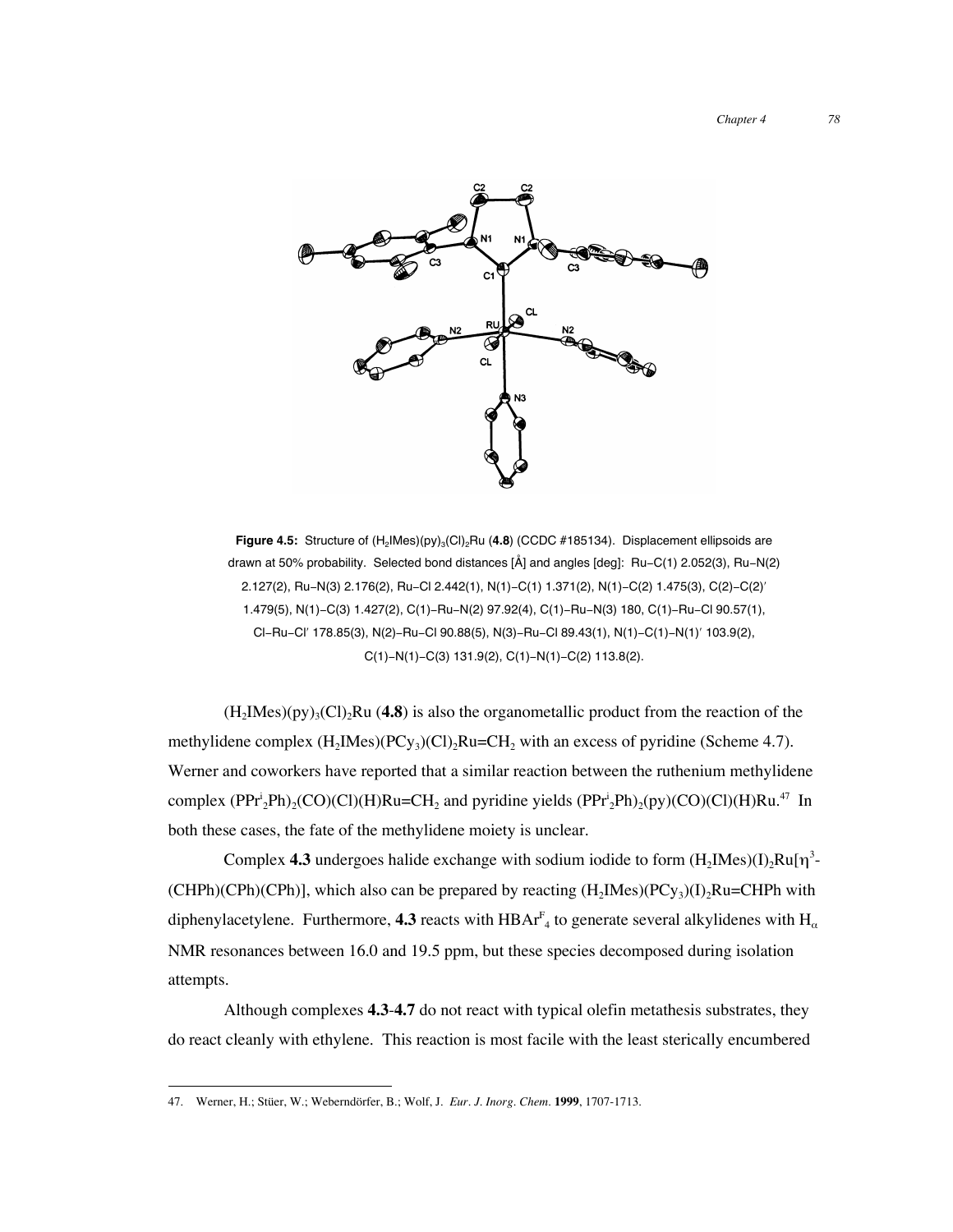derivative  $(H_2Mes)$ (Cl)<sub>2</sub>Ru[ $\eta^3$ -(CHPh)(CMe)(CPh)] (4.4). As illustrated in Scheme 4.8, the products consist of one equivalent of diene CHPh=CMe−CPh=CH2, one equivalent of propylene, and an unidentified ruthenium species (Scheme 4.8). Unfortunately, this species also decomposed during isolation attempts, but *in situ* <sup>1</sup>H and <sup>13</sup>C NMR indicates that the H<sub>2</sub>IMes ligand remains bound to ruthenium.





The product mixture in Scheme 4.8 suggests a mechanism in which ethylene first coordinates to **4.4** and participates in one turnover of olefin metathesis, providing the free diene CHPh=CMe−CPh=CH2 and a ruthenium methylidene intermediate. Then a second equivalent of ethylene coordinates to ruthenium and couples with the methylidene to provide an unsubstituted metallacyclobutane, which undergoes either  $\alpha$ - or β-elimination and ultimately releases propylene. Examples of such a transformation have been reported for  $(PPh<sub>3</sub>)<sub>2</sub>(Cl)(NO)Ru=CH<sub>2</sub>$ , which reacts with ethylene to form an ethylene complex and propylene,<sup>48</sup> for a variety of platinum metallacyclobutane complexes,<sup>49</sup> and more recently for a molybdenum metallacyclobutane complex.<sup>50</sup>

**Formation of** η**<sup>5</sup> -cyclopentadienyl complexes.** In contrast to η<sup>3</sup> -vinylcarbene formation, the reaction of  $4.2$  with 2-butyne follows a pathway that furnishes the  $\eta^5$ -cyclopentadienyl derivative  $(H_2Mes)(Cp')(Cl)Ru$  (4.9;  $Cp' = \eta^5$ -tetramethylphenylcyclopentadienyl) (Scheme 4.9). When the ethylidene derivative  $(H_2Mes)(PCy_3)(Cl)_2Ru=CHMe$  is used instead of **4.2**, the product is the Cp<sup>\*</sup> analog  $(H_2IMes)(Cp^*)(Cl)Ru$  (4.10). This complex can be prepared independently by the reaction of  $[Cp*Ru(\mu\text{-}OMe)]_2$  with the H<sub>2</sub>IMes chloride salt (Scheme 4.9).<sup>51</sup>

 <sup>48.</sup> Burrell, A. K.; Clark, G. R.; Rickard, C. E. F.; Roper, W. R.; Wright, A. H. *J. Chem. Soc., Dalton Trans.* **1991**, 609-614.

<sup>49.</sup> An example: Al-Essa, R. J.; Puddephatt, R. J.; Perkins, D. C. L.; Rendle, M. C.; Tipper, C. F. H. *J. Chem. Soc., Dalton Trans.* **1981**, 1738-1745.

<sup>50.</sup> Tsang, W. C. P.; Schrock, R. R.; Hoveyda, A. H. *Organometallics* **2002**, *20*, 5658-5669.

<sup>51.</sup> General route: Baratta, W.; Herrmann, W. A.; Rigo, P.; Schwartz, J. *J. Organomet. Chem.* **2000**, *593-594*, 489-493.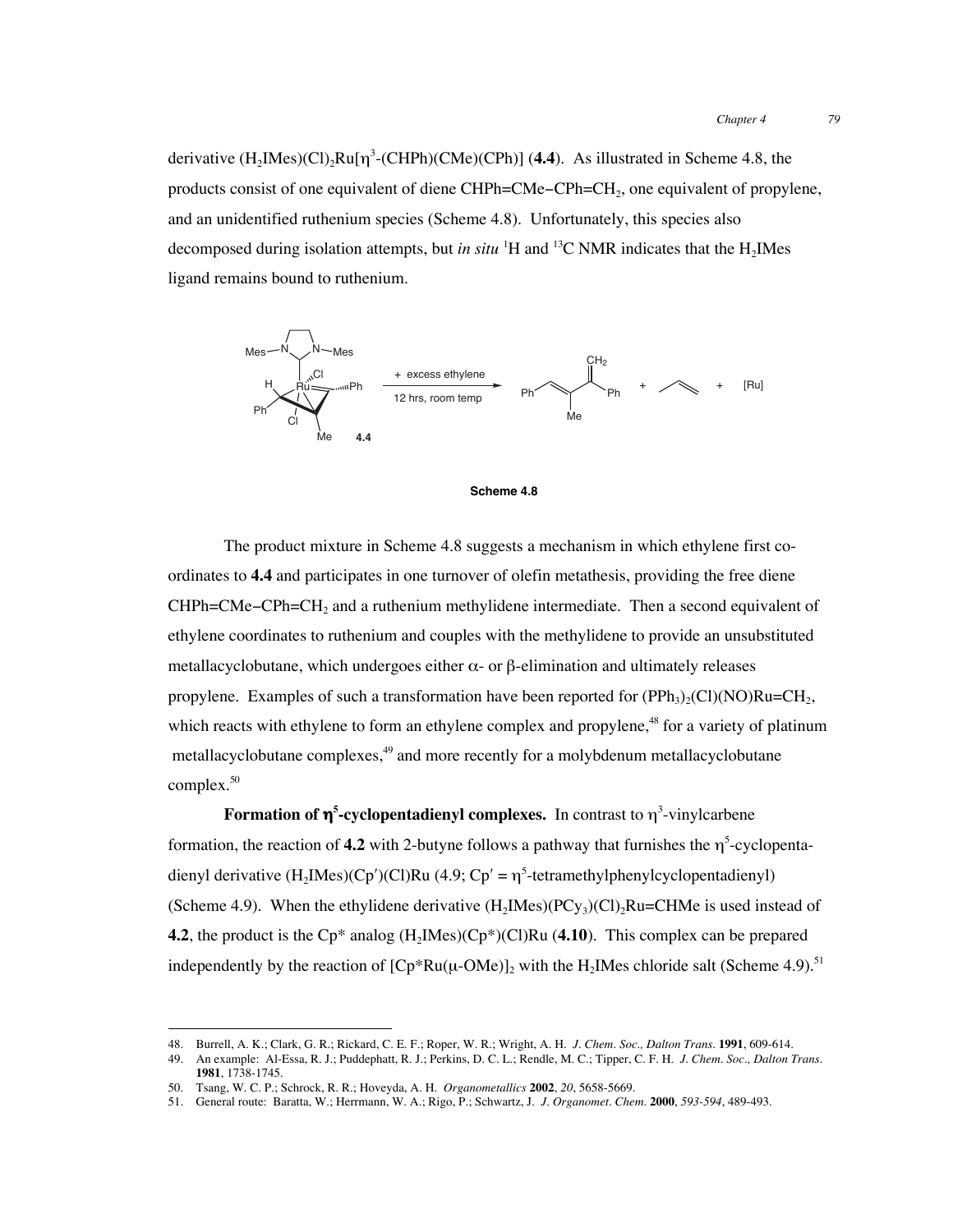The crystal structures of **4.9** (Figure 4.6) and **4.10** (chapter 5) are quite similar and typical for "two-legged piano stool" complexes.



**Scheme 4.9**



Figure 4.6: Structure of (H<sub>2</sub>IMes)(Cp')(Cl)Ru (4.9) (CCDC #177531). Displacement ellipsoids are drawn at 50% probability. Selected bond distances [Å] and angles [deg]: Ru−C(1) 2.093(2), Ru−Cl 2.384(1), Ru−Cp'<sub>cent</sub> 1.77(1), N(1)−C(1) 1.349(2), N(2)−C(1) 1.354(2), N(1)−C(2) 1.471(2), N(2)−C(3) 1.473(2), C(2)−C(3) 1.524(3), N(1)−C(4) 1.439(2), N(2)−C(13) 1.440(2), C(1)−Ru−Cl 88.10(5), C(1)-Ru-Cp'<sub>cent</sub> 141(1), Cl-Ru-Cp'<sub>cent</sub> 129(1), C(1)-N(1)-C(4) 124.0(2), C(1)-N(2)-C(13) 125.4(2), C(1)−N(1)−C(2) 114.3(2), C(1)−N(2)−C(3) 113.8(1).

A mechanism for cyclopentadienyl ring formation starting from 4.2 is shown in Scheme 4.10. The first half of the process is analogous to  $\eta^3$ -vinylcarbene formation (Scheme 4.5).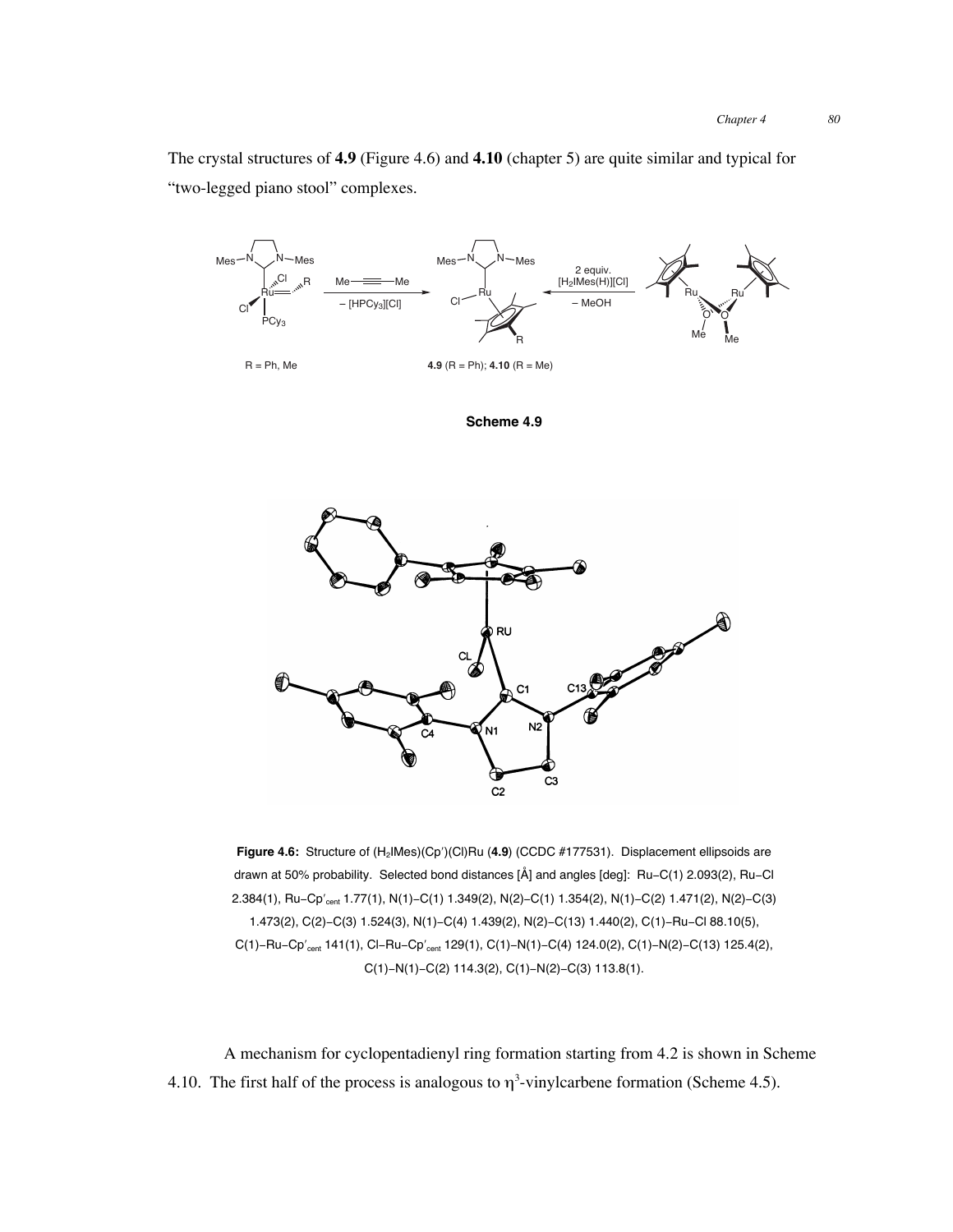However, after metallacyclobutene formation, a second equivalent of 2-butyne can coordinate to the metal center because of its smaller size. This coordination leads to a metallacyclohexadiene/ carbene−butadiene intermediate, which then eliminates HCl to provide the observed product.





Similar transformations to multihapto-bound rings interfere with alkyne polymerization in molybdenum and tungsten systems.<sup>52</sup> For example, reaction of the tungsten alkylidyne  $(dme)$ (Cl)<sub>3</sub>W≡CBu<sup>t</sup> with excess 2-butyne leads to an  $\eta^5$ -tetramethyl-tert-butylcyclopentadienyl complex.<sup>52d</sup> In a related case, Barluenga and coworkers have found that chromium  $\eta^3$ -vinylcarbenes react with disubstituted, electron deficient alkynes to form carbene−butadiene complexes but with monosubstituted alkynes to form  $\eta^6$ -benzene derivatives.<sup>33a</sup>

#### **Conclusions**

The ruthenium alkylidene complexes  $(PCy_3)_2(Cl)_2Ru=CHPh (4.1)$  and (H2IMes)(PCy3)(Cl)2Ru=CHPh (**4.2**) have been tested for alkyne polymerization and found to be

 <sup>52.</sup> (a) Strutz, H.; Dewan, J. C.; Schrock, R. R. *J. Am. Chem. Soc.* **<sup>1985</sup>**, *107*, 5999-6005. (b) Schrock, R. R.; Pedersen, S. F.; Churchill, M. R.; Ziller, J. W. *Organometallics* **1984**, *3*, 1574-1583. (c) Churchill, M. R.; Wasserman, H. J. *Organometallics* **1983**, *2*, 755-759. (d) Pedersen, S. F.; Schrock, R. R.; Churchill, M. R.; Wasserman, H. J. *J. Am. Chem. Soc.* **1982**, *104*, 6808- 6809.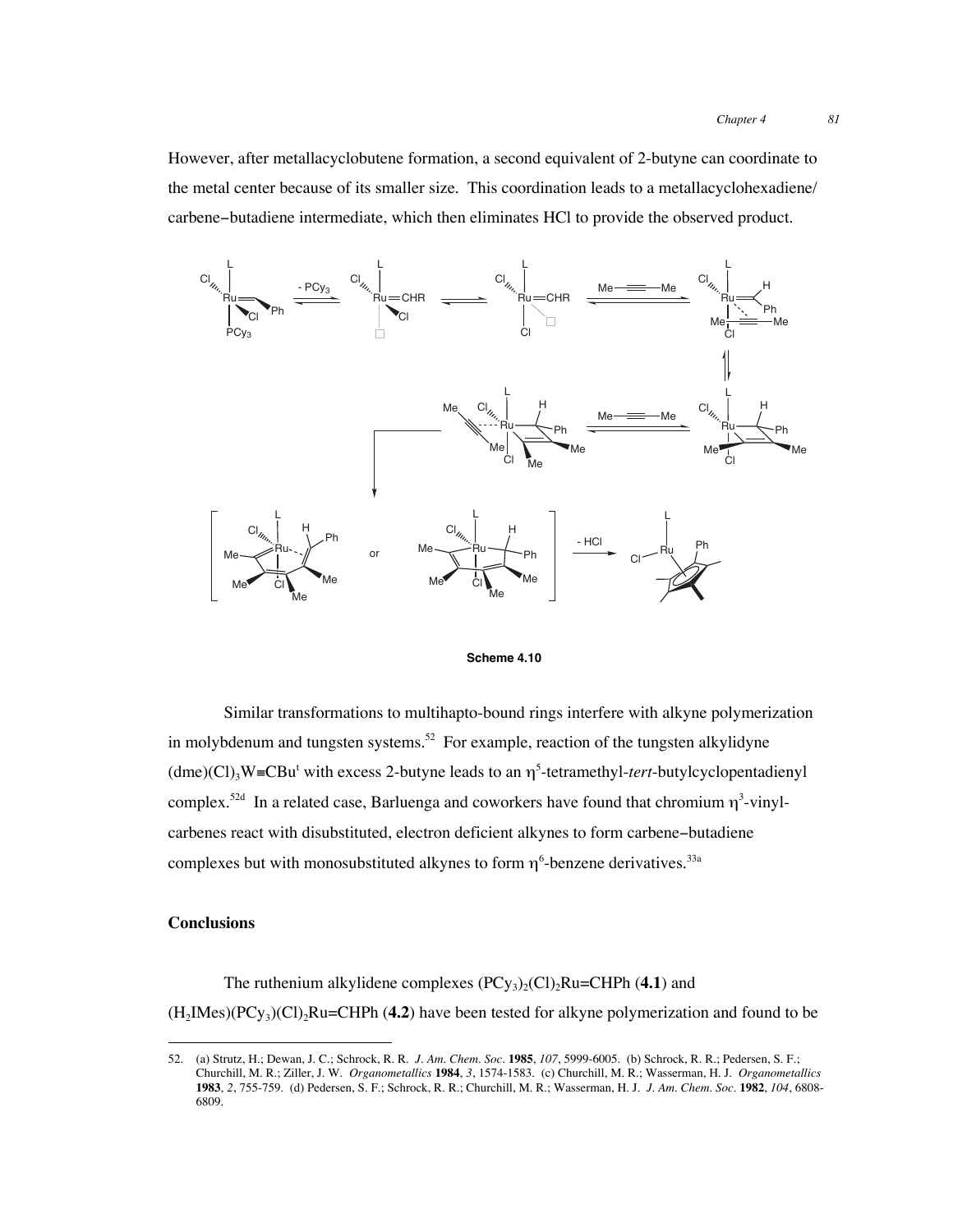*Chapter 4 82*

ineffective in this transformation. More detailed studies with disubstituted alkynes reveal the reasons for this: reactions to form  $\eta^3$ -vinylcarbene complexes or  $\eta^5$ -cyclopentadienyl derivatives are more favorable than polymerization (Scheme 4.11).





In addition, these  $\eta^3$ -vinylcarbene products are models for the important olefincoordinated intermediate in the olefin metathesis catalytic cycle. The structures of these novel complexes provide experimental support for a trans/cis halide isomerization mechanism in ruthenium alkylidene chemistry. Preliminary results indicate that the organometallic chemistry of  $\eta^3$ -vinylcarbenes is interesting as well, and these complexes can be converted to alkylidene species under the appropriate conditions.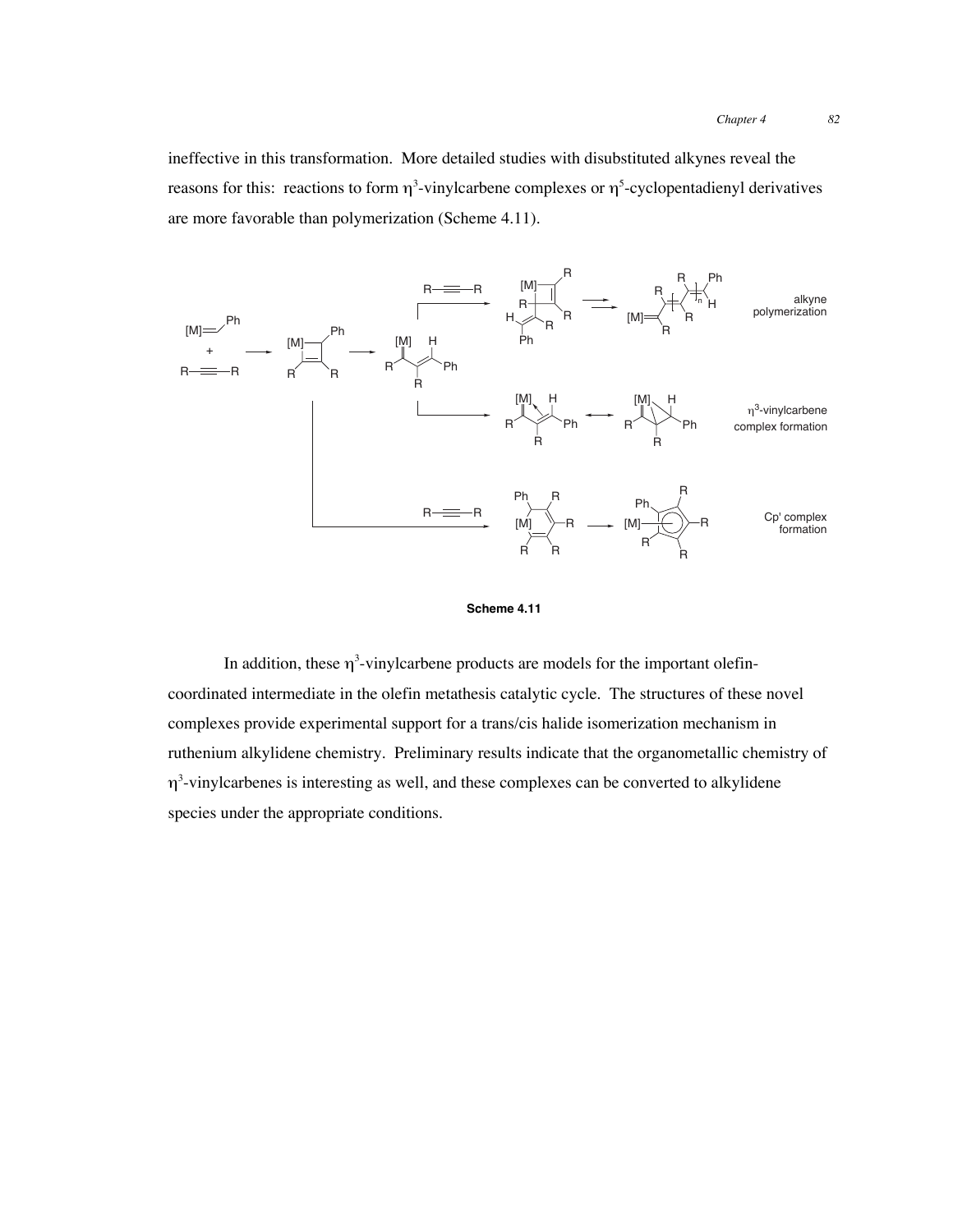#### **Experimental**

**General Considerations:** All manipulations were performed using a combination of glovebox, high vacuum, and Schlenk techniques under a nitrogen atmosphere, unless otherwise specified. Solvents were dried and degassed by standard procedures. NMR spectra were measured on Varian Inova 500 and Varian Mercury 300 spectrometers. <sup>1</sup>H NMR chemical shifts are reported in ppm relative to SiMe<sub>4</sub> ( $\delta = 0$ ) and referenced internally with respect to the protio solvent impurity.  $13C NMR$  spectra were referenced internally with respect to the solvent resonance ( $\delta$  = 54.00 for CD<sub>2</sub>Cl<sub>2</sub>). <sup>31</sup>P NMR spectra were referenced using H<sub>3</sub>PO<sub>4</sub> ( $\delta$  = 0) as an external standard. <sup>19</sup>F NMR spectra were referenced externally to a CCl<sub>3</sub>F standard ( $\delta = 0$ ). Coupling constants are in hertz. IR spectra were recorded on a Perkin-Elmer Paragon 1000 spectrophotometer as KBr pellets; the data are reported in reciprocal centimeters. Elemental analyses were performed by Midwest Microlab, Indianapolis, IN.

All alkynes were obtained from commercial sources and degassed before use.  $(PC_{y_3})_2(C)$ <sub>2</sub>Ru=CHPh (4.1) was obtained from Materia, Inc.  $(H_2M_2)(PC_{y_3})(C)$ <sub>2</sub>Ru=CHPh (4.2) was prepared by the "hexanes" method.<sup>53</sup> (H<sub>2</sub>IMes)(PC<sub>V3</sub>)(Cl)<sub>2</sub>Ru=CH( $p$ -C<sub>6</sub>H<sub>4</sub>F) was prepared in an identical manner, starting from  $(PC_{y3})_2(C_1)_2Ru=CH(p-C_6H_4F)^{16}$   $[Cp*Ru(\mu-$ OMe)]<sub>2</sub>,<sup>54</sup> [H<sub>2</sub>IMes(H)][Cl],<sup>53</sup> (H<sub>2</sub>IMes)(py)<sub>2</sub>(Cl)<sub>2</sub>Ru=CHPh,<sup>55</sup> (H<sub>2</sub>IMes)(PCy<sub>3</sub>)(Cl)<sub>2</sub>Ru=CH<sub>2</sub>,<sup>35a</sup>  $(H<sub>2</sub>IMes)(PCy<sub>3</sub>)(Cl)<sub>2</sub>Ru=CHMe<sup>56</sup> cyclooctyne<sup>57</sup> and 4.4-dicarboethoxy-2-methyl-1.6-1.$ heptadiene<sup>58</sup> were synthesized according to literature procedures.

Crystallographic data (excluding structure factors) for the structures in this chapter have been deposited with the Cambridge Crystallographic Data Centre. Deposition numbers are included in the figure captions. These data can be obtained free of charge via http://www.ccdc. cam.ac.uk/conts/retrieving.html (or by e-mail: deposit@ccdc.cam.ac.uk). Structure factors are also available by e-mail (xray@caltech.edu).

**General procedure for alkyne polymerization:**11 A Schlenk flask was charged with 2.5 mmol of monomer and 0.025 mmol of **4.1** or **4.2**. This mixture was stirred and heated at 80°C or

 <sup>53.</sup> Trnka, T. M.; Morgan, J. P.; Sanford, M. S.; Wilhelm, T. E.; Scholl, M.; Choi, T.-L.; Ding, S.; Day, M. W.; Grubbs, R. H. *J. Am. Chem. Soc.* **2002**, in press.

<sup>54.</sup> Koelle, U.; Kossakowski, J.; Grumbine, D.; Tilley, T. D. *Inorg. Synth.* **1992**, *29*, 225-228.

<sup>55.</sup> Sanford, M. S.; Love, J. A.; Grubbs, R. H. *Organometallics* **2001**, *20*, 5314-5318.

<sup>56.</sup> See Chapter 3.

<sup>57.</sup> Brandsma, L; Verkruijsse, H. D. *Synthesis* **1978**, 290.

<sup>58.</sup> Kirkland, T. A.; Grubbs, R. H. *J. Org. Chem.* **1997**, *62*, 7310-7318.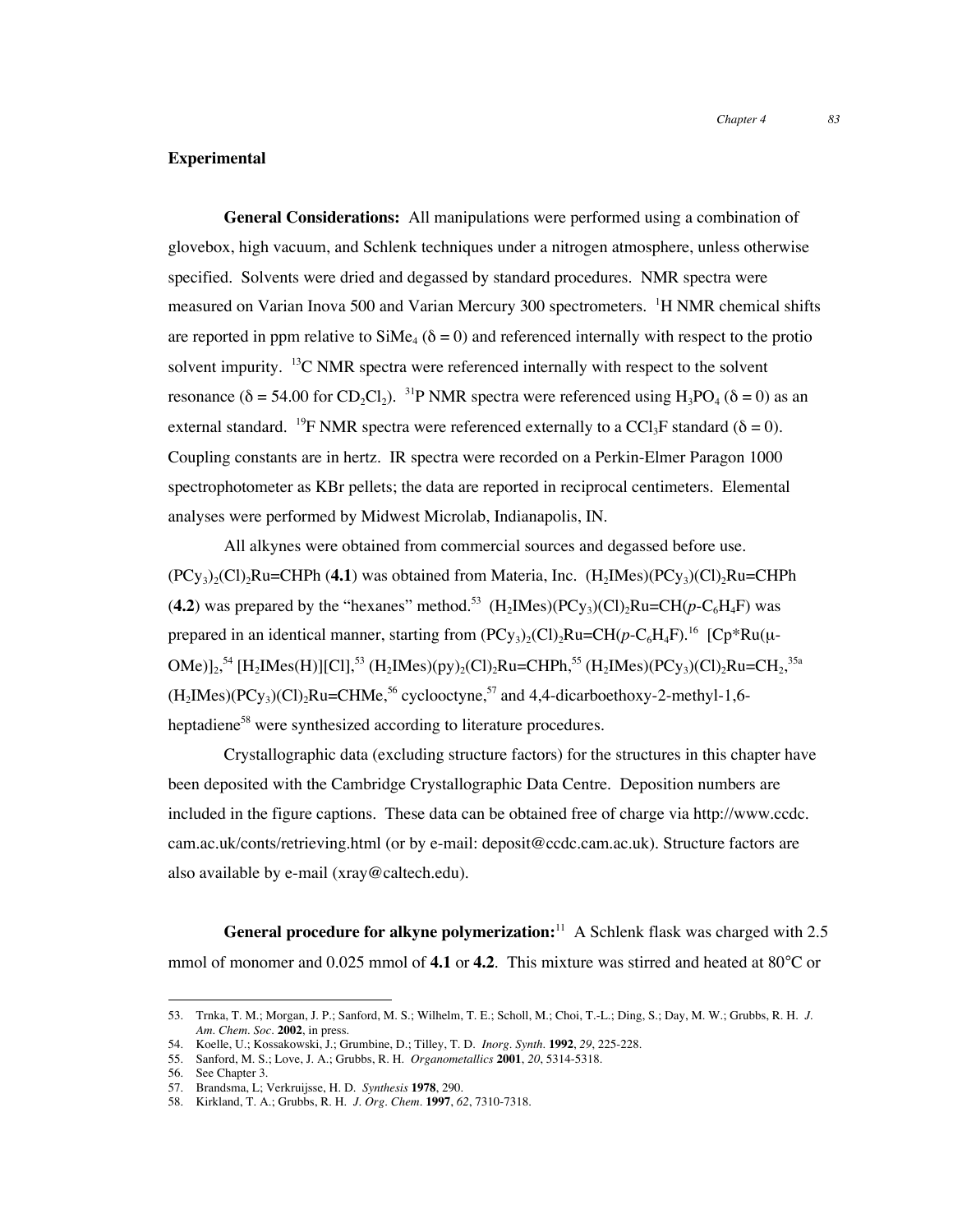150°C under a nitrogen atmosphere for 12 hrs or 24 hrs. Then the mixture was transferred into a large volume of methanol. The precipitate was isolated and dried under vacuum. The molecular weights of the polymers were estimated by gel permeation chromatography (CHCl<sub>3</sub> eluent, polystyrene calibration).

**Additional polymerization of diphenylacetylene:** In the glovebox, a glass ampoule was charged with 1.04 g diphenylacetylene and 1 mol % of catalyst **4.1** or **4.2**. The ampoule was sealed and immersed in an 80°C oil bath for 20 hrs. The product was washed with 50 mL methylene chloride and dried under high vacuum to yield a soft, pale yellow material  $(\sim 0.7 \text{ g})$ . It was not possible to obtain any other characterization data besides IR because of the insolubility of the polymer.

**Synthesis and characterization of (H<sub>2</sub>IMes)(Cl)<sub>2</sub>Ru[η<sup>3</sup>-(CHPh)(CPh)(CPh)] (4.3):** A Schlenk flask was charged with  $0.120 \text{ g}$  (0.141 mmol) of  $(H_2Mes)(PCy_3)Cl_2Ru=CHPh (1), 0.060$ g (0.337 mmol, excess) of diphenylacetylene, and 4 mL of benzene. Under nitrogen, the reaction was heated at 60°C for 5 hours, during which time a dark green precipitate formed. The flask



was then opened to air and the reaction mixture filtered through a coarse frit. The isolated green solid was washed with 15 mL hexanes and dried under vacuum. Yield: 0.070 g (66%). Crystals for x-ray analysis were obtained by slow evaporation of methylene chloride or acetone solutions of **4.3**. NMR assignments were aided with DEPT

and COSY experiments. **<sup>1</sup>H NMR** (499.852 MHz, **25<sup>°</sup>C**, CD<sub>2</sub>Cl<sub>2</sub>): δ 1.832 [s, 3H, CH<sub>3</sub>], 2.089 [s, 3H, CH3], 2.240 [s, 3H, CH3], 2.269 [s, 3H, CH3], 2.317 [s, 3H, CH3], 2.552 [s, 3H, CH3], 3.788  $\left[ \frac{dt}{J} = 10 \text{ and } 12, 1H, \text{NCH}_{2}CH_{2}N \right], 4.032 \left[ \frac{td}{J} = 9 \text{ and } 11, 1H, \text{NCH}_{2}CH_{2}N \right], 4.257 \left[ \frac{dd}{J} = 6 \right]$ and 8, 2H, NCH<sub>2</sub>CH<sub>2</sub>N], 4.777 [s, 1H, CHPh], 5.803 [s, 1H, m-CH<sub>Mes</sub>], 6.35 [br s, 1H, Ph], 6.531  $[s, 1H, m\text{-}CH_{\text{Mes}}], 6.667 [s, 1H, m\text{-}CH_{\text{ Mes}}], 6.88-7.03 [multiple peaks, 6H, Ph], 6.978 [s, 1H, m-$ CH<sub>Mes</sub>], 7.14 [br s, 2H, Ph], 7.262 [t,  $J = 7$ , 1H,  $p$ -H of CHPh], 7.46 [br s, 3H, Ph], 7.511 [t,  $J = 7$ , 1H, Ph], 9.22 [br s, 1H, *o*-H of Ru=CPh]. <sup>1</sup>**H NMR** (499.852 MHz, **−45°C**, CD<sub>2</sub>Cl<sub>2</sub>): δ 1.772 [s, 3H, CH3], 1.990 [s, 3H, CH3], 2.173 [s, 3H, CH3], 2.217 [s, 3H, CH3], 2.333 [s, 3H, CH3], 2.483 [s, 3H, CH<sub>3</sub>], 3.740 [dt,  $J = 11$  and 12, 1H, NCH<sub>2</sub>CH<sub>2</sub>N], 4.003 [td,  $J = 5$  and 11, 1H, NCH<sub>2</sub>CH<sub>2</sub>N], 4.236 [m, 2H, NCH<sub>2</sub>CH<sub>2</sub>N], 4.687 [s, 1H, CHPh], 5.635 [s, 1H, *m*-CH<sub>Mes</sub>], 6.217 [d,  $J = 7.5$ , 1H, Ph], 6.547 [s, 1H, *m*-CH<sub>Mes</sub>], 6.703 [s, 1H, *m*-CH<sub>Mes</sub>], 6.822 [t,  $J = 7.5$ , 1H, Ph], 6.90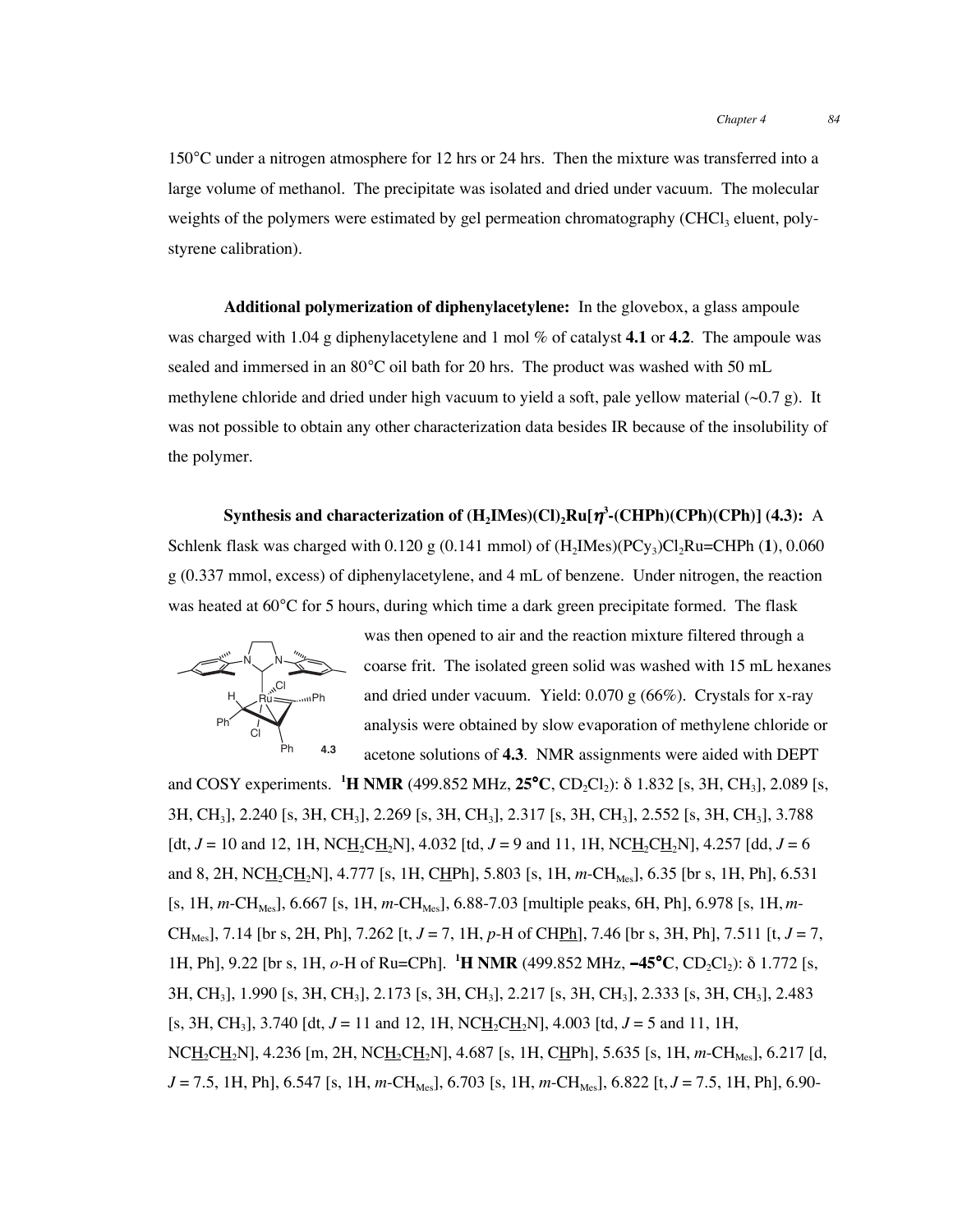6.93 [multiple peaks, 4H, Ph], 6.950 [s, 1H, *m*-CHMes], 7.00-7.04 [m, 2H, Ph], 7.164 [d, *J* = 7.5, 1H, Ph], 7.245 [t, *J* = 7.5, 1H, Ph], 7.331 [t, *J* = 7.5, 1H, Ph], 7.440 [t, *J* = 7.5, 1H, Ph], 7.517 [t, *J* = 7.5, 1H, Ph], 7.623 [d, *J* = 7.5, 1H, Ph], 9.169 [d, *J* = 9, 1H, *o*-H of Ru=CPh]. **<sup>1</sup> H NMR** (499.852 MHz, **130**°**C**, C6D5Br): δ 1.93 [br s, 3H, CH3], 2.11 [br s, 3H, CH3], 2.32 [br s, 6H, 2  $CH<sub>3</sub>$ ], 2.58 [br s, 3H, CH<sub>3</sub>], 2.81 [br s, 3H, CH<sub>3</sub>], 3.77 [br s, 1H, NCH<sub>2</sub>CH<sub>2</sub>N], 3.90 [br s, 1H,  $NCH_2CH_2N$ ], 4.17 [br s, 2H,  $NCH_2CH_2N$ ], 5.032 [s, 1H, CHPh], 6.08 [br s, 1H, *m*-CH<sub>Mes</sub>], 6.54  $[$  [br s, 1H, *m*-CH<sub>Mes</sub>], 6.56 [br s, 1H, *m*-CH<sub>Mes</sub>], 6.84-6.87 [multiple peaks, 2H], 6.932 [br t,  $J = 7$ , 1H, Ph], 7.025 [br t, *J* = 7, 2H, Ph], 7.143 [s, 1H], 7.18-7.21 [multiple peaks, 2H, Ph], 7.29-7.38 [multiple peaks, 5H, Ph], 7.49 [s, 1H, Ph], 7.821 [d, *J* = 7, 1H, Ph], 8.16 [br s, 1H, *o*-H of Ru=CPh]. **13C{1 H} NMR** (125.712 MHz, **25**°**C**, CD2Cl2): δ 19.10 [CH3], 19.27 [CH3], 19.47  $[CH_3]$ , 20.52  $[CH_3]$ , 20.02  $[CH_3]$ , 21.33  $[CH_3]$ , 53.02  $[NCH_2CH_2N]$ , 53.64  $[NCH_2CH_2N]$ , 67.87 [CHPhCPhCPh], 91.67 [CHPhCPhCPh], 127.37 [CH<sub>arvl</sub>], 127.57 [CH<sub>arvl</sub>], 128.26 [CH<sub>arvl</sub>], 128.52  $[\text{CH}_{\text{arvl}}]$ , 129.33  $[\text{CH}_{\text{arvl}}]$ , 129.47  $[\text{CH}_{\text{arvl}}]$ , 130.29  $[\text{CH}_{\text{arvl}}]$ , 130.37  $[\text{CH}_{\text{arvl}}]$ , 130.90  $[\text{CH}_{\text{arvl}}]$ , 132.04  $[C_{\text{ary}}]$ , 132.12 [br, CH<sub>aryl</sub>), 134.16 [CH<sub>aryl</sub>], 134.40 [C<sub>aryl</sub>], 134.68 [C<sub>aryl</sub>], 135.26 [C<sub>aryl</sub>], 136.50  $[C_{\text{aryl}}]$ , 138.23  $[C_{\text{aryl}}]$ , 138.95  $[C_{\text{aryl}}]$ , 139.46  $[C_{\text{aryl}}]$ , 139.60  $[C_{\text{aryl}}]$ , 139.68  $[C_{\text{aryl}}]$ , 141.81  $[C_{\text{aryl}}]$ , 216.16 [Ru-CN2(H2IMes)], 285.06 [Ru=CPh]. **IR:** 3055 (m), 3017 (m), 2953 (m), 2915 (m), 2857 (m), 2730 (w), 2363 (w), 2343 (w), 1609 (m), 1481 (s), 1444 (s), 1426 (s), 1375 (s), 1264 (s), 1181 (m), 1168 (m), 1090 (w), 1075 (m), 1028 (m), 990 (w), 950 (w), 918 (w), 849 (m), 820 (w), 780 (m), 764 (m), 748 (m), 694 (s), 652 (w), 637 (w), 625 (w), 606 (w), 576 (m), 537 (m), 517 (w), 473 (w). **Anal. Calcd. for C<sub>42</sub>H<sub>42</sub>N<sub>2</sub>Cl<sub>2</sub>Ru:** C, 67.55%; H, 5.67%; N, 3.75%. Found: C, 67.14%; H, 5.66%; N, 3.56%.

 $\mathbf{Synthesis}$  and characterization of  $(\mathbf{H}_{2}\mathbf{IMes})(\mathbf{Cl})_{2}\mathbf{R}\mathbf{u}[\boldsymbol{\eta}^{3}\text{-}(\mathbf{CH}(p\text{-}\mathbf{C}_{6}\mathbf{H}_{4}\mathbf{F}))(\mathbf{CPh})(\mathbf{CPh})]$ **(4.4):** Synthesis analogous to **4.3**, starting from  $(H_2IMes)(PCy_3)Cl_2Ru=CH(p-C_6H_4F)$ . <sup>1</sup>H NMR (499.852 MHz, 25<sup>°</sup>C, CD<sub>2</sub>Cl<sub>2</sub>): δ 1.828 [s, 3H, CH<sub>3</sub>], 2.138 [s, 3H, CH<sub>3</sub>], 2.237 [s, 3H, CH<sub>3</sub>],



2.254 [s, 3H, CH3], 2.283 [s, 3H, CH3], 2.558 [s, 3H, CH3], 3.789 [dt,  $J = 11$  and 12, 1H, NCH<sub>2</sub>CH<sub>2</sub>N], 4.019 [td,  $J = 7$  and 11, 1H, NCH<sub>2</sub>CH<sub>2</sub>N], 4.252 [m, 2H, NCH<sub>2</sub>CH<sub>2</sub>N], 4.719 [s, 1H, CH(p- $C_6H_4F$ ], 5.835 [s, 1H, *m*-CH<sub>Mes</sub>], 6.30 [v br s, 1H, Ph], 6.493 [s, 1H,  $m\text{-CH}_{\text{MeS}}$ ], 6.671 [s, 1H,  $m\text{-CH}_{\text{MeS}}$ ], 6.850 [br s, 2H], 6.88-6.92 [m,

2H], 6.95-6.97 [m, 4H], 7.021 [tt, *J* = 1 and 7, 1H], 7.45 [br s, 3H], 7.510 [tt, *J* = 1 and 7, 1H], 9.20 [br s, 1H, *o*-H of Ru=CPh]. **<sup>1</sup> H NMR** (499.852 MHz, −**50**°**C**, CD2Cl2): δ 1.780 [s, 3H, CH3],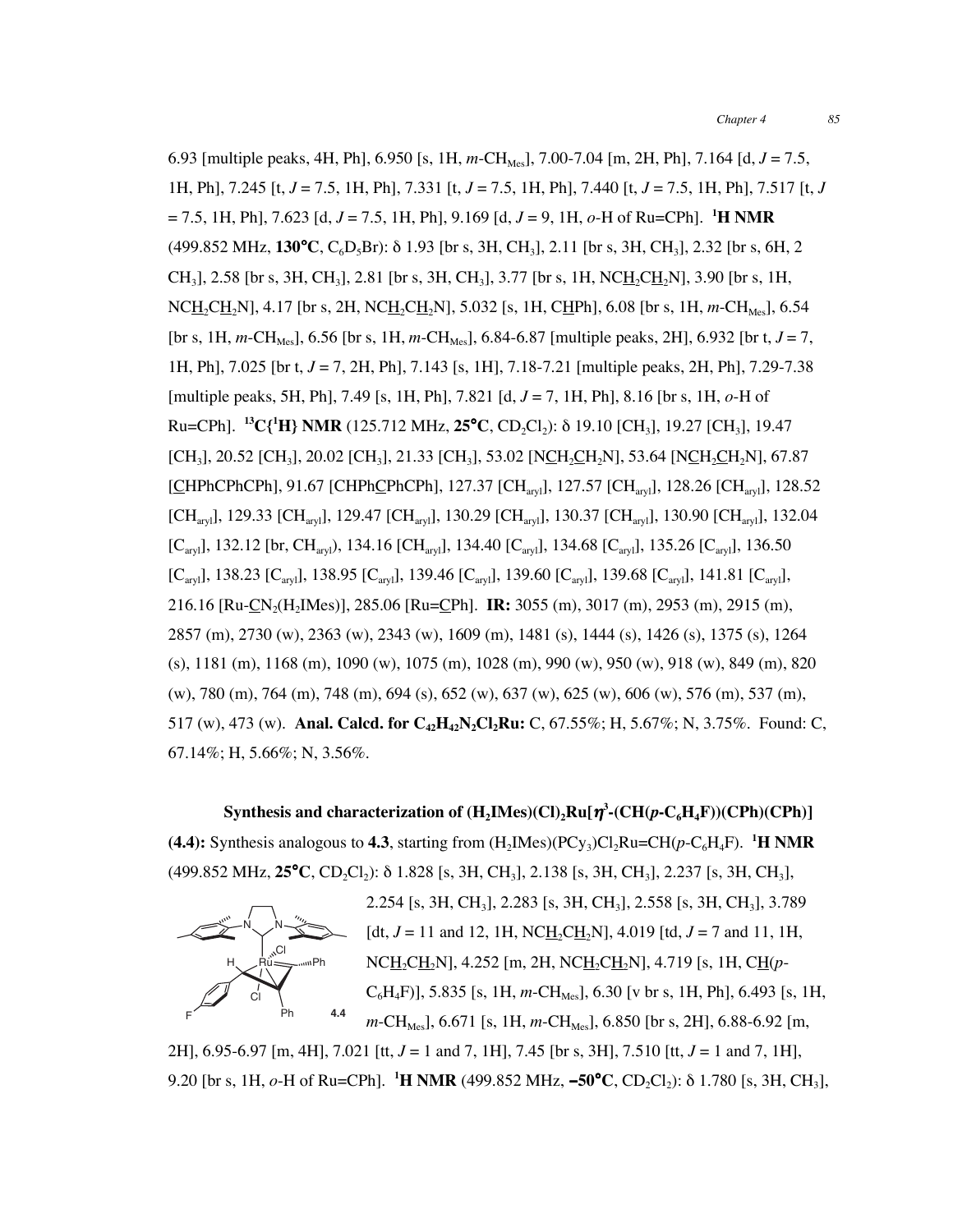2.050 [s, 3H, CH3], 2.190 [s, 3H, CH3], 2.224 [s, 3H, CH3], 2.295 [s, 3H, CH3], 2.496 [s, 3H, CH<sub>3</sub>, 3.745 [dt,  $J = 11$  and 12, 1H, NCH<sub>2</sub>CH<sub>2</sub>N], 4.001 [td,  $J = 5$  and 11, 1H, NCH<sub>2</sub>CH<sub>2</sub>N], 4.236 [m, 2H, NCH2CH2N], 4.644 [s, 1H, CH(*p*-C6H4F)], 5.664 [s, 1H, *m*-CHMes], 6.238 [d, *J* = 7, 1H, Ph], 6.533 [s, 1H, *m*-CH<sub>Mes</sub>], 6.635 [td, *J* = 2 and 9, 1H, *p*-C<sub>6</sub>H<sub>4</sub>F], 6.719 [s, 1H, *m*-CH<sub>Mes</sub>], 6.837  $[t, J = 8, 1H, Ph], 6.91$  [br s, 3H, Ph], 6.961 [s, 1H,  $m\text{-CH}_{Mes}$ ], 7.052 [m, 3H, Ph], 7.201 [td,  $J = 2$ ] and 7, 1H,  $p$ -C<sub>6</sub>H<sub>4</sub>F], 7.441 [t, *J* = 8, 1H, Ph], 7.529 [td, *J* = 1 and 7, 1H,  $p$ -C<sub>6</sub>H<sub>4</sub>F], 7.608 [td, *J* = 2 and 7, 1H,  $p$ -C<sub>6</sub>H<sub>4</sub>F], 9.160 [d,  $J = 8$ , 1H,  $o$ -H of Ru=CPh]. <sup>19</sup>**F NMR** (282.148 MHz, 25<sup>°</sup>C, CD<sub>2</sub>Cl<sub>2</sub>): δ −113.4 (m,  $p$ -C<sub>6</sub>H<sub>4</sub>F).

## **Synthesis and characterization of (H2IMes)(Cl)2Ru[**η**<sup>3</sup> -(CHPh)(CMe)(CPh)] (4.5):** A

Schlenk flask was charged with 0.102 g (0.120 mmol) of  $(H<sub>2</sub>Imes)(PC<sub>Y3</sub>)Cl<sub>2</sub>Ru=CHPh, 0.080 g$ (0.689 mmol, excess) of 1-phenyl-1-propyne, and 4 mL of benzene. Under nitrogen, the



reaction was heated at 60°C for 10 hours, during which time an emerald green precipitate formed. The flask was then opened to air and the reaction mixture filtered through a coarse frit. The isolated green solid was washed with 1 mL benzene, 2x10 mL methanol, and 15 mL hexanes, and dried under vacuum. Yield: 0.064 g (78%). **<sup>1</sup> H**

**NMR** (499.852 MHz,  $25^{\circ}$ C, CD<sub>2</sub>Cl<sub>2</sub>): δ 1.794 [d, *J* = 0.5, 3H, C<u>Me]</u>, 1.872 [s, 3H, CH<sub>3</sub>], 2.037 [s, 3H, CH3], 2.061 [s, 3H, CH3], 2.227 [s, 3H, CH3], 2.295 [s, 3H, CH3], 2.597 [s, 3H, CH3], 3.782  $\left[ \frac{dt}{dt}, J = 10 \text{ and } 11, 1H, \text{NCH}_2\text{CH}_2\text{N} \right],$  3.940  $\left[ \frac{td}{dt}, J = 7 \text{ and } 11, 1H, \text{NCH}_2\text{CH}_2\text{N} \right],$  4.146  $\left[ \frac{dt}{dt}, J = 10 \right]$ and 11, 1H, NC<u>H<sub>2</sub>CH<sub>2</sub>N]</u>, 4.259 [td,  $J = 7$  and 11, 1H, NC<u>H<sub>2</sub>CH<sub>2</sub>N], 4.557 [s, 1H, CHPh], 5.974</u> [s, 1H, *m*-CH<sub>Mes</sub>], 6.401 [s, 1H, *m*-CH<sub>Mes</sub>], 6.543 [s, 1H, *m*-CH<sub>Mes</sub>], 6.975 [s, 1H, *m*-CH<sub>Mes</sub>], 7.26-7.30 [multiple peaks, 5H, Ph], 7.344 [tt, *J* = 1 and 6, 1H, Ph], 7.53-7.55 [m, 2H, Ph], 7.640 [tt, *J* = **1** and 7, 1H, Ph], 7.90 [br s, 1H, Ph]. <sup>1</sup>**H NMR** (499.852 MHz, −70°**C**, CD<sub>2</sub>Cl<sub>2</sub>): δ 1.795 [s, 3H, CMe], 1.808 [s, 3H, CH<sub>3</sub>], 1.959 [s, 3H, CH<sub>3</sub>], 2.099 [s, 3H, CH<sub>3</sub>], 2.158 [s, 3H, CH<sub>3</sub>], 2.182 [s, 3H, CH<sub>3</sub>, 2.488 [s, 3H, CH<sub>3</sub>], 3.719 [dt,  $J = 11$  and 11, 1H, NC<u>H<sub>2</sub>CH<sub>2</sub></u>N], 3.916 [td,  $J = 6$  and 11, 1H, NCH2CH2N], 4.137 [dt, *J* = 11 and 11, 1H, NCH2CH2N], 4.200 [td, *J* = 6 and 11, 1H, NC<u>H</u><sub>2</sub>CH<sub>2</sub>N], 4.402 [s, 1H, CHPh], 5.739 [s, 1H, *m*-CH<sub>Mes</sub>], 6.451 [s, 1H, *m*-CH<sub>Mes</sub>], 6.604 [s, 1H, *m*-CH<sub>Mes</sub>], 6.902 [d, *J* = 8, 1H, Ph], 6.959 [s, 1H, *m*-CH<sub>Mes</sub>], 7.175 [t, *J* = 7, 1H, Ph], 7.27-7.35 [multiple peaks, 3H, Ph], 7.396 [t, *J* = 7, 1H, Ph], 7.535 [br d, 2H, Ph], 7.644 [td, *J* = 1 and 7, 1H, **Ph**], 7.498 [d, J = 7, 1H, Ph]. <sup>13</sup>C{<sup>1</sup>**H**} **NMR** (125.712 MHz, **22°C**, CD<sub>2</sub>Cl<sub>2</sub>): δ 11.49 [C<u>Me</u>], 18.62 [CH3], 19.17 [CH3], 19.46 [CH3], 20.69 [CH3], 21.07 [CH3], 21.32 [CH3], 52.92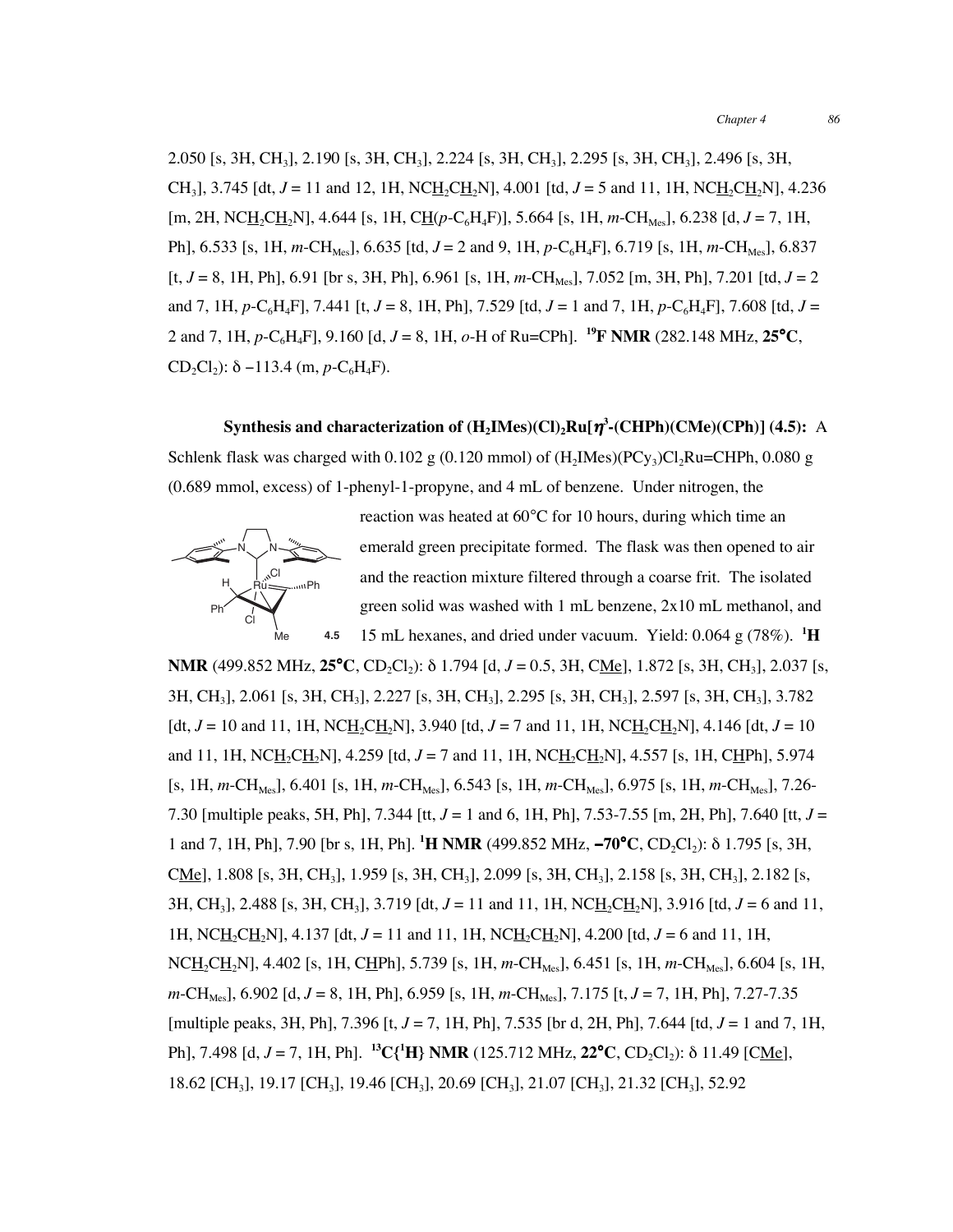[NCH<sub>2</sub>CH<sub>2</sub>N], 52.98 [NCH<sub>2</sub>CH<sub>2</sub>N], 69.92 [CHPhCMeCPh], 91.67 [CHPhCMeCPh], 127.60, 128.43, 129.12, 129.54 (br), 129.60, 130.34, 130.36, 130.89, 131.13, 134.18, 134.66, 135.15, 136.54, 138.06, 138.74, 139.28, 139.33, 139.78, 141.67, 214.68 [Ru-CN2(H2IMes)], 288.142 [Ru=CPh]. **IR:** 3051 (w), 3009 (w), 2947 (w), 2913 (m), 2854 (w), 1623 (m), 1600 (w), 1477 (s), 1459 (m), 1441 (m), 1425 (m), 1400 (m), 1374 (m), 1284 (m), 1265 (s), 1218 (w), 1176 (w), 1166 (w), 1073 (w), 1031 (m), 1012 (w), 984 (w), 849 (m), 803 (w), 756 (m), 692 (m), 632 (w), 575 (w), 559 (w), 497 (w). **Anal. Calcd. for C37H40N2Cl2Ru:** C, 64.90%; H, 5.89%; N, 4.09%. Found: C, 64.84%; H, 5.89%; N, 3.96%.

### **Synthesis and characterization of (H2IMes)(Cl)2Ru[**η**<sup>3</sup> -(CPh)(CC**≡**CPh)(CHPh)]**

 $(4.6)$  + isomer  $(4.7)$ : A Schlenk flask was charged with 0.115 g  $(0.135 \text{ mmol})$  of  $(H<sub>2</sub>IMes)(PCy<sub>3</sub>)Cl<sub>2</sub>Ru=CHPh, 0.068 g (0.336 mmol, excess) of 1.4-diphenylbutadiyne, and 4 mL$ of benzene. Under nitrogen, the reaction was heated at 60°C for 12 hours, during which time a dark brown-green precipitate formed. The flask was then opened to air and the reaction mixture



**4.7**  $R_1$  = Ph,  $R_2$  = C≡CPh

filtered through a coarse frit. The isolated green solid was washed with 15 mL hexanes and dried under vacuum. Yield: 0.057 g (54%). Crystals for x-ray analysis were obtained by slow evaporation of a methylene chloride solution. **<sup>1</sup> H NMR** (499.852 MHz, **25**°**C**, CD<sub>2</sub>Cl<sub>2</sub>): δ 1.86 [br s], 2.04-2.40 [multiple peaks, some br], 2.53 [br] s], 3.50 [br s], 3.828 [dt, *J* = 10, 11], 4.01 [br s], 4.24 [br s], 4.64 [br s], 5.85 [br s], 5.90 [br s] 6.54 [br s], 6.72-7.40 [multiple peaks, some

br], 7.91 [br s], 8.19 [br s], 9.36 [br s]. <sup>1</sup>**H NMR** (499.852 MHz, –30°C, CD<sub>2</sub>Cl<sub>2</sub>) diagnostic peaks of the major isomer (~60% of mixture): δ 1.819 [s, 3H, CH3], 2.069 [s, 3H, CH3], 2.202 [s, 3H, CH3], 2.227 [s, 3H, CH3], 2.259 [s, 3H, CH3], 2.489 [s, 3H, CH3], 3.793 [m, 1H,  $NCH_2CH_2N$ ], 4.015 [m, 1H,  $NCH_2CH_2N$ ], 4.246 [m, 2H,  $NCH_2CH_2N$ ], 4.575 [s, 1H, CHPh], 5.727 [s, 1H, *m*-CH<sub>Mes</sub>], 6.553 [s, 1H, *m*-CH<sub>Mes</sub>], 6.736 [s, 1H, *m*-CH<sub>Mes</sub>], 6.956 [s, 1H, *m*-CH<sub>Mes</sub>]; other peaks δ 1.962 (s), 2.022 (s), 2.089 (s), 2.114 (s), 2.131 (s), 2.138 (s), 2.192 (s), 2.362 (s), 2.573 (s), 3.793 (m), 4.108 (m), 5.891 (s), 6.679 (s), 6.703 (s), 6.763 (s), 6.772 (s), 6.885 (s), 7.009 (s), 7.054 (s), 7.071 (s), 7.481-7.150 (multiple peaks), 7.718-7.652 (multiple peaks), 7.905 (br s), 8.024 (d), 8.90 (v br s). It was not possible to obtain a  ${}^{13}C\{^1H\}$  NMR spectrum because of the poor solubilities of **4.6** and **4.7**. **IR:** 3051 (w), 2999 (w), 2958 (w), 2914 (m), 2854 (w), 2195 [w, ν(C≡C)], 1628 (w), 1608 (w), 1592 (w), 1479 (s), 1441 (s), 1427 (s), 1400 (m), 1375 (m),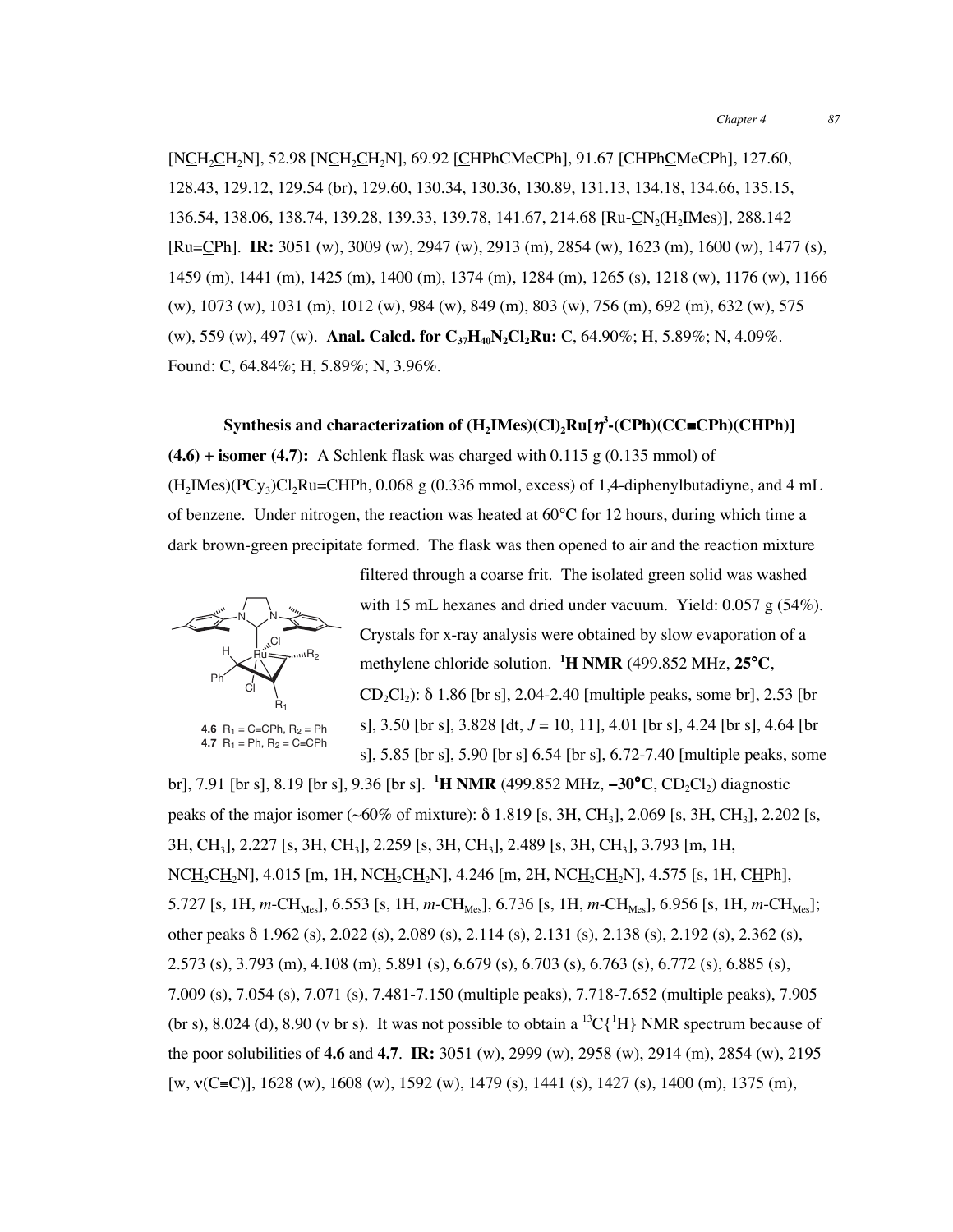1280 (s), 1262 (s), 1181 (m), 1130 (w), 1099 (w), 1068 (w), 1028 (m), 989 (w), 912 (w), 883 (w), 850 (m), 812 (w), 759 (s), 725 (w), 688 (s), 652 (w), 637 (w), 576 (m), 530 (m), 512 (w), 474 (w). The product was recrystallized from methylene chloride/hexanes prior to elemental analysis. **Anal. Calcd. for C<sub>45</sub>H<sub>44</sub>Cl<sub>2</sub>N<sub>2</sub>Ru:** C, 68.56%; H, 5.49%; N, 3.63%. Found: C, 68.67%; H, 5.72%; N, 3.80%.

**Comparison of the ring-closing metathesis activity of 4.2 in the presence and the absence of diphenylacetylene:** For the RCM reaction without diphenylacetylene: In a glovebox, a Wilmad screw-cap NMR tube with septum was charged with 0.60 mL of a  $1\times10^{-4}$  M stock solution of catalyst **4.2** in  $C_6D_6$ . The temperature of the solution was equilibrated at 40<sup>o</sup>C in the NMR spectrometer probe, then 15 µL of 4,4-dicarbethoxy-2-methyl-1,6-heptadiene was injected and data collection started. For the RCM reaction with diphenylacetylene: A similar procedure was followed, except that 5 equivalents (based on **4.2**) of diphenylacetylene was added to the stock solution. The plot below shows the decrease of the diene substrate over time as it converts to ring-closed product, as measured by the decreasing peak heights (arbitrary scale) of the diene substrate. The  $k_{rel}$  values were obtained using the kinetics software on a 500 MHz Varian Unity Inova spectrometer., which fit the peak height data to a first order exponential (VNMR 6.1B Software, Varian Associates).

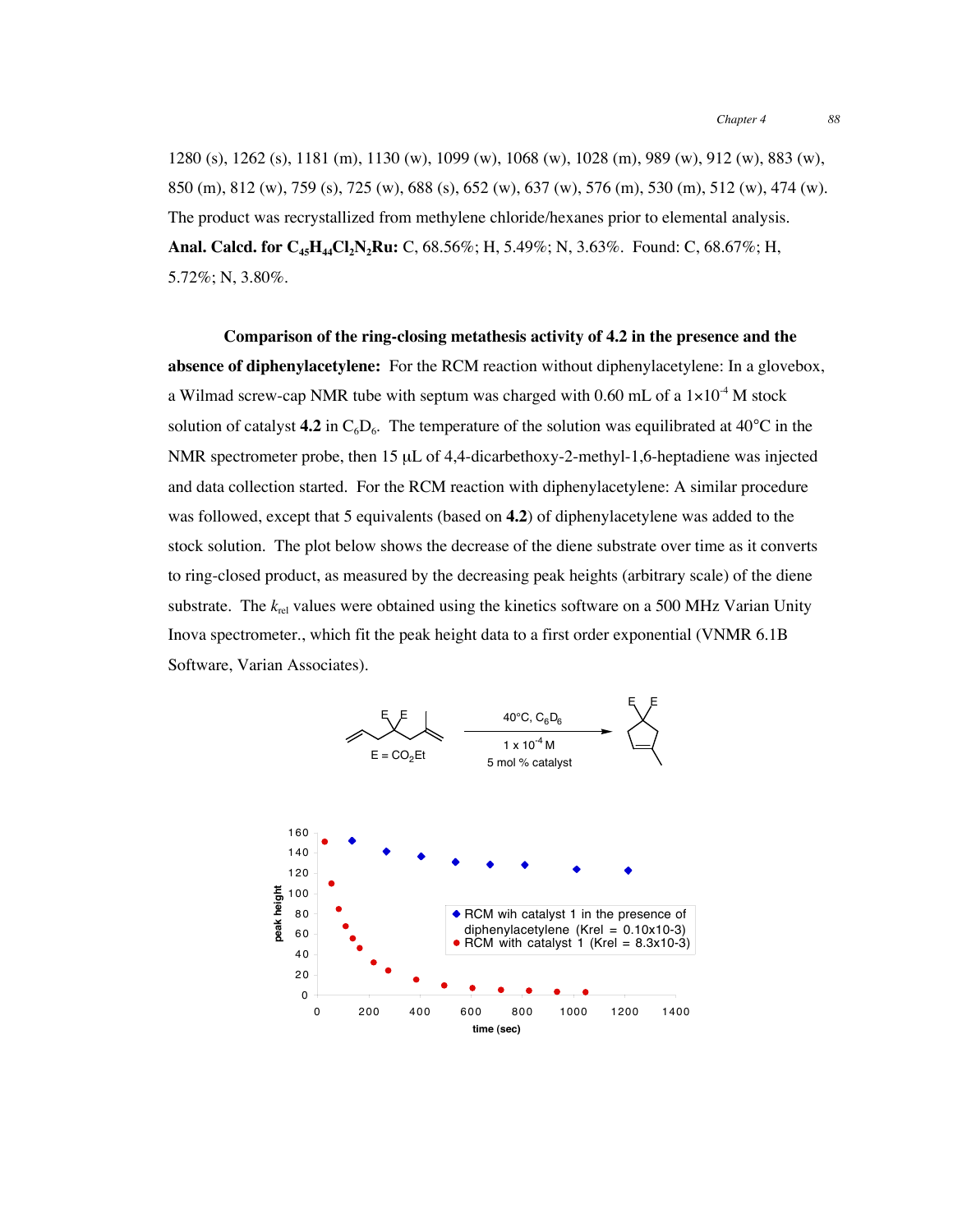### **Reaction of (IMes)(PCy<sub>3</sub>)(Cl)<sub>2</sub>Ru=CHPh with diphenylacetylene to generate**

**(IMes)(Cl)2Ru[**η**<sup>3</sup> -(CPh)(CPh)(CHPh)]:** A screw-cap Wilmad NMR tube was charged with 0.01



g (0.012 mmol) of (IMes)(PCy<sub>3</sub>)(Cl)<sub>2</sub>Ru=CHPh, 0.01 g (0.056 mmol, excess) of diphenylacetylene, and  $0.75$  mL of  $CD_2Cl_2$  under nitrogen. The reaction was heated at 60°C for 5 hours, during which time the solution color changed from dark red-brown to dark green. Characteristic **<sup>1</sup> H NMR** data of the product (499.852 MHz, **25**°**C**,

CD2Cl2): δ 1.899 [s, 3H, CH3], 1.911 [s, 3H, CH3], 1.987 [s, 3H, CH3], 2.109 [s, 3H, CH3], 2.390 [s, 3H, CH<sub>3</sub>], 2.416 [s, 3H, CH<sub>3</sub>], 5.421 [s, 1H, CPhCPhC<u>H</u>Ph], 6.087 [s, 1H, *m*-CH<sub>Mes</sub>], 6.363 [s, 1H,  $m$ -CH<sub>Mes</sub>], 6.546 [s, 1H,  $m$ -CH<sub>Mes</sub>], 6.9-7.9 (multiple peaks, CH<sub>aryl</sub> and NC<u>HCH</u>N).

**Synthesis and characterization of (H2IMes)(I)2Ru[**η**<sup>3</sup> -(CHPh)(CPh)(CPh)]:** Method 1: Synthesis analogous to **4.3**, starting from  $(H_2$ IMes $)(PCy_3)(I)_2$ Ru=CHPh. <sup>1</sup>H NMR (299.9) MHz,  $25^{\circ}$ C, CD<sub>2</sub>Cl<sub>2</sub>): δ 1.827 [s, 3H, CH<sub>3</sub>], 2.048 [s, 3H, CH<sub>3</sub>], 2.206 [s, 3H, CH<sub>3</sub>], 2.357 [s, 3H, CH<sub>3</sub>], 2.474 [s, 3H, CH<sub>3</sub>], 2.493 [s, 3H, CH<sub>3</sub>], 3.836 [dt,  $J = 11$  and 14, 1H, NCH<sub>2</sub>CH<sub>2</sub>N], 3.997 [td,  $J = 4$  and 11, 1H, NCH<sub>2</sub>CH<sub>2</sub>N], 4.143 [td,  $J = 4$  and 11, 1H, NCH<sub>2</sub>CH<sub>2</sub>N], 4.285 [dt,  $J = 11$ and 13, 1H, NC<u>H</u><sub>2</sub>CH<sub>2</sub>N], 5.234 [s, 1H, CHPh], 5.725 [s, 1H, *m*-CH<sub>Mes</sub>], 6.606 [d, *J* = 7, 1H, Ph], 6.866 [t, *J* = 8, 1H, Ph], 7.059 [m, Ph], 7.185 [br t, 1H, Ph], 7.330 [t, *J* = 8, 1H, Ph], 7.347 [s, 1H, *m*-CH<sub>Mes</sub>], 7.491 [t,  $J = 7$ , 1H, Ph], 7.668 [d,  $J = 7$ , 1H, Ph]. Method 2: A screw-cap NMR tube



was charged with 0.020 g (0.027 mmol) of **4.3**, 0.020 g (0.133 mmol) of NaI, and 0.7 mL of CD<sub>2</sub>Cl<sub>2</sub>. After  $\sim$ 12 hrs at room temperature, the solution turned from green to brown in color and a <sup>1</sup>H NMR spectrum showed complete conversion to the diiodide product.

**Reaction of**  $(H_2IMes)(py)_2(Cl)_2Ru=CHPh$  **with diphenylacetylene:** A screw-cap NMR tube was charged with 0.020 g (0.028 mmol) of  $(H_2Mes)(py)_2(Cl)_2Ru=CHPh$ , 0.020 g (0.112 mmol) of diphenylacetylene, and 0.7 mL of  $CD_2Cl_2$ . After 6 hrs, a <sup>1</sup>H NMR spectrum showed complete conversion to **4.3**.

**Synthesis and characterization of**  $(H_2IMes)(py)_3(Cl)_2Ru$  **(4.8):** Method 1: A solution of 0.150 g (0.195 mmol) of  $(H_2Mes)(PCy_3)(Cl)_2Ru=CH_2$ , 0.25 mL of pyridine (excess), and 1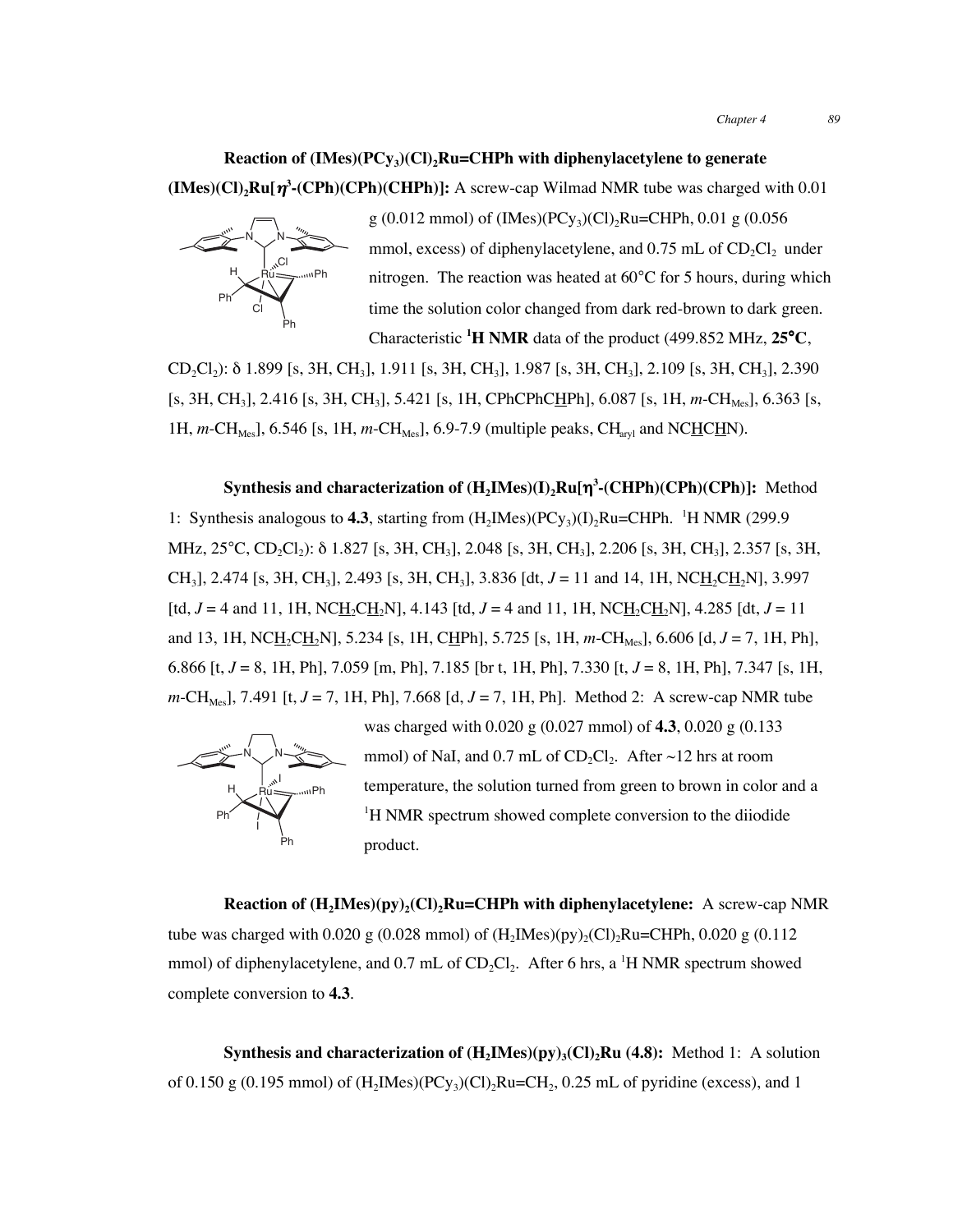mL of toluene was stirred at room temperature for 30 min. 20 mL of hexanes were added, and the solution was allowed to sit without stirring for a few minutes. The red solution was decanted away from the pale yellow precipitate and then cooled to  $0^{\circ}$ C. The resulting red precipitate was collected and redissolved in a minimum amount of toluene. Again, 20 mL of hexanes were



added, the solution cooled, and the red precipitate collected. This procedure was repeated three more times. Finally, the precipitate was dried under vacuum to provide 0.041 g of almost pure **4.8** as a red-orange solid (~29%). <sup>1</sup>H NMR of **4.8** (CD<sub>2</sub>Cl<sub>2</sub>, 499.85 MHz):  $\delta$  9.00 [d, *J* = 5.5, 4H, py], 8.70 [d, *J* = 5.5, 2H, py], 7.30 [t, J = 7.5, 1H, py], 6.98 [t, *J* = 7.5, 2H, py], 6.76 [t, *J* = 7.0, 2H, py], 6.76 [t, *J* = 7.0, 2H, py], 6.34 [s, 4H, *m*-

H], 6.33 [t, *J* = 7.0, 4H, py], 3.98 [s, 4H, CH2CH2], 2.47 [s, 12H, *o*-Me], 2.02 [s, 6H, *p*-Me]. <sup>13</sup>C{<sup>1</sup>H} NMR of 4.8 (CD<sub>2</sub>Cl<sub>2</sub>, 125.71 MHz): δ 198.2 [CN<sub>2</sub>], 142.2 [Mes or py], 138.5 [Mes or py], 128.4 [Mes or py], 125.6 [Mes or py], 125.0 [Mes or py], 123.1 [Mes or py], 120.3 [Mes or py], 118.4 [Mes or py], 113.1 [Mes or py], 118.9 [Mes or py], 54.1 [CH2CH2], 25.7 [*p*-Me], 24.5 [ $o$ -Me]. Characterization data for the PCy<sub>3</sub> salt (?) impurity: <sup>1</sup>H NMR (CD<sub>2</sub>Cl<sub>2</sub>, 499.85 MHz):  $\delta$ 0.880 [t, J = 6.5], 1.26-1.55 [m, 12H], 1.802 [br d, 2H], 1.937 [m, 4H], 1.983 [s, 6H], 2.007 [s, 6H], 2.529 [m, 3H]. <sup>13</sup>C{<sup>1</sup>H} NMR (CD<sub>2</sub>Cl<sub>2</sub>, 125.71 MHz):  $\delta$  25.86 [d, *J* = 1], 26.86 [d, *J* = 12], 27.20 [d,  $J = 4$ ], 30.60 [s], 30.94 [s]. <sup>31</sup>P{<sup>1</sup>H} NMR (CD<sub>2</sub>Cl<sub>2</sub>, 161.9 MHz):  $\delta$  36.41 [s]. Complex **4.8** is air sensitive, both in solution and as a solid. The dark green decomposition product has characteristic <sup>1</sup>H NMR resonances at δ 4.097 [m] and 4.476 [m]. Method 2: A J. Young NMR tube was charged with 0.020 g (0.027 mmol) of  $(H_2Mes)$ (Cl)<sub>2</sub>Ru[ $\eta^3$ -(CHPh)(CPh)(CPh)] (4.3), one drop of 4,4-dicarboethoxy-2-methyl-1,6-heptadiene, one drop of pyridine, and 0.7 mL CD<sub>2</sub>Cl<sub>2</sub>. After heating at  $80^{\circ}$ C for  $\sim$ 12 hrs, the solution changed from green to red in color and a <sup>1</sup>H NMR spectrum showed the presence of **4.8**. Crystals for x-ray analysis were obtained by slow evaporation of this solution.

**Synthesis and characterization of (H2IMes)(Cp**′**)(Cl)Ru (4.9):** A solution of 0.225 g  $(0.266 \text{ mmol})$  of  $(H_2$ IMes $)(PCy_3)(Cl)_2$ Ru=CHPh  $(4.2)$ , 1 mL of 2-butyne, and 10 mL of dichloromethane were stirred at room temperature for 30 min. The resulting royal blue solution was cooled to −10°C and the resulting dark blue microcrystals were collected. The supernatant was concentrated to half its volume and cooled to −10°C to furnish a second crop of microcrystals, for a total yield of 0.030 g  $(17\%)$ . Crystals for x-ray analysis were obtained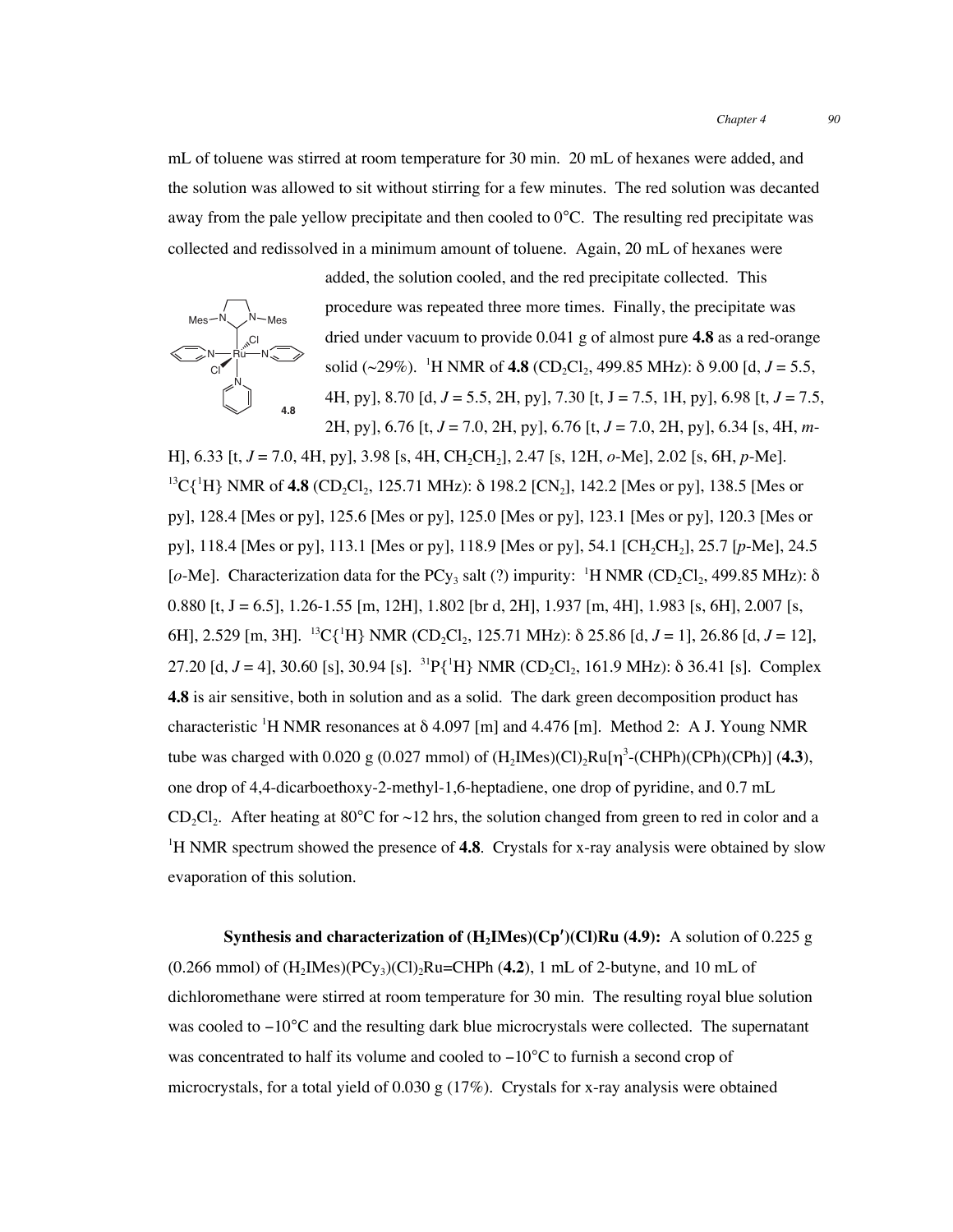by slow diffusion of hexanes into a benzene solution of  $4.9$ . <sup>1</sup>H NMR ( $C_6D_6$ , 499.85 MHz):  $\delta$ 7.37 [m, 2H, Ph], 7.11 [m, 3H, Ph], 6.75 [s, 2H, *m*-H], 6.74 [s, 2H, *m*-H], 3.18 [m, 4H, CH2CH2],



2.47 [s, 6H], 2.43 [s, 6H, Me], 2.12 [s, 6H, Me], 1.49 [s, 6H, Me], 1.01 [s, 6H, Me]. <sup>13</sup>C{<sup>1</sup>H} NMR (C<sub>6</sub>D<sub>6</sub>, 125.71 MHz):  $\delta$  227.66 [CN<sub>2</sub>], 139.11 [Mes or Ph], 137.93 [Mes or Ph], 137.79 [Mes or Ph], 137.78 [Mes or Ph], 137.47 [Mes or Ph], 136.16 [Mes or Ph], 132.10 [Mes or Ph], 131.84 [Mes or Ph], 130.62 [Mes or Ph], 130.17 [Mes or Ph], 129.51 [Mes or Ph], 129.07 [Mes or Ph], 128.48

[Mes or Ph], 128.30 [Mes or Ph], 127.77 [Mes or Ph], 126.93 [Mes or Ph], 126.45 [Mes or Ph], 82.76 [CPh on Cp' ring], 76.05 [CMe on Cp' ring], 72.07 [CMe on Cp' ring], 51.58 [CH<sub>2</sub>CH<sub>2</sub>], 21.43 [Me on Mes], 21.27 [Me on Mes], 20.65 [Me on Mes], 20.54 [Me on Mes], 19.64 [Me on Mes], 19.57 [Me on Mes], 11.46 [Me on Cp′ ring], 11.43 [Me on Cp′ ring], 11.37 [Me on Cp′ ring], 11.33 [Me on Cp' ring]. Anal. Calcd. for  $C_{36}H_{43}N_{2}CIRu$ : C, 67.53%; H, 6.77%; N, 4.38%. Found: C, 67.67%; H, 7.07%; N, 4.32%.

**Synthesis and characterization of (H<sub>2</sub>IMes)(Cp<sup>\*</sup>)(Cl)Ru (4.10):** Method 1: A mixture of 0.130 g (0.243 mmol)  $[Cp*Ru(\mu-OMe)]_2$  and 0.300 g (0.875 mmol)  $[H_2Mes(H)][Cl]$  in 8 mL benzene was stirred at  $70^{\circ}$ C for 14 hrs. The resulting purple mixture was filtered, and the supernatant was pumped down. The product was extracted into 30 mL hexanes, which was filtered and pumped down. The resulting solid was washed with 2 mL of cold hexanes and dried



under vacuum to provide 0.065 g of **4.10** as a dark blue solid (23%). More product can be recovered by cooling the hexanes wash overnight at –10°C. <sup>1</sup>H NMR (THF-*d8*, 499.85 MHz): δ 7.51 [s, 2H, *m*-H], 7.36 [s, 2H, *m*-H], 4.45 [m, 2H, CH2CH2], 4.29 [m, 2H, CH2CH2], 3.28 [s, 6H, Me], 2.81 [s, 6H, Me], 2.71 [s, 6H, Me], 1.59 [s, 15H, Cp<sup>\*</sup>]. <sup>13</sup>C{<sup>1</sup>H} NMR (THF-*d*<sub>8</sub>, 125.71 MHz): δ 228.99 [CN<sub>2</sub>], 139.36 [Mes], 138.60 [Mes], 137.98 [Mes], 136.82 [Mes], 130.27 [CH<sub>Mes</sub>], 129.45 [CH<sub>Mes</sub>], 74.03 [Cp ring], 52.07 [CH<sub>2</sub>CH<sub>2</sub>], 21.19 [Me on Mes], 20.27 [Me on Mes], 19.82 [Me on Mes], 10.81 [Me on Cp<sup>\*</sup>]. Anal. Calcd. for  $C_{31}H_{41}N_{2}CIRu$ : C, 64.40%; H, 7.15%; N, 4.84%. Found: C, 64.49%, H, 7.12%; N, 4.95%. Method 2: A J. Young NMR tube was charged with 0.020 g (0.025 mmol)  $(H_2Mes)(PCy_3)(Cl)_2Ru=CHMe$ , one drop of 2-butyne (excess), and 0.7 mL  $C_6D_6$ . A <sup>1</sup>H NMR taken after 1 day at room temperature showed complete conversion to **4.10**.